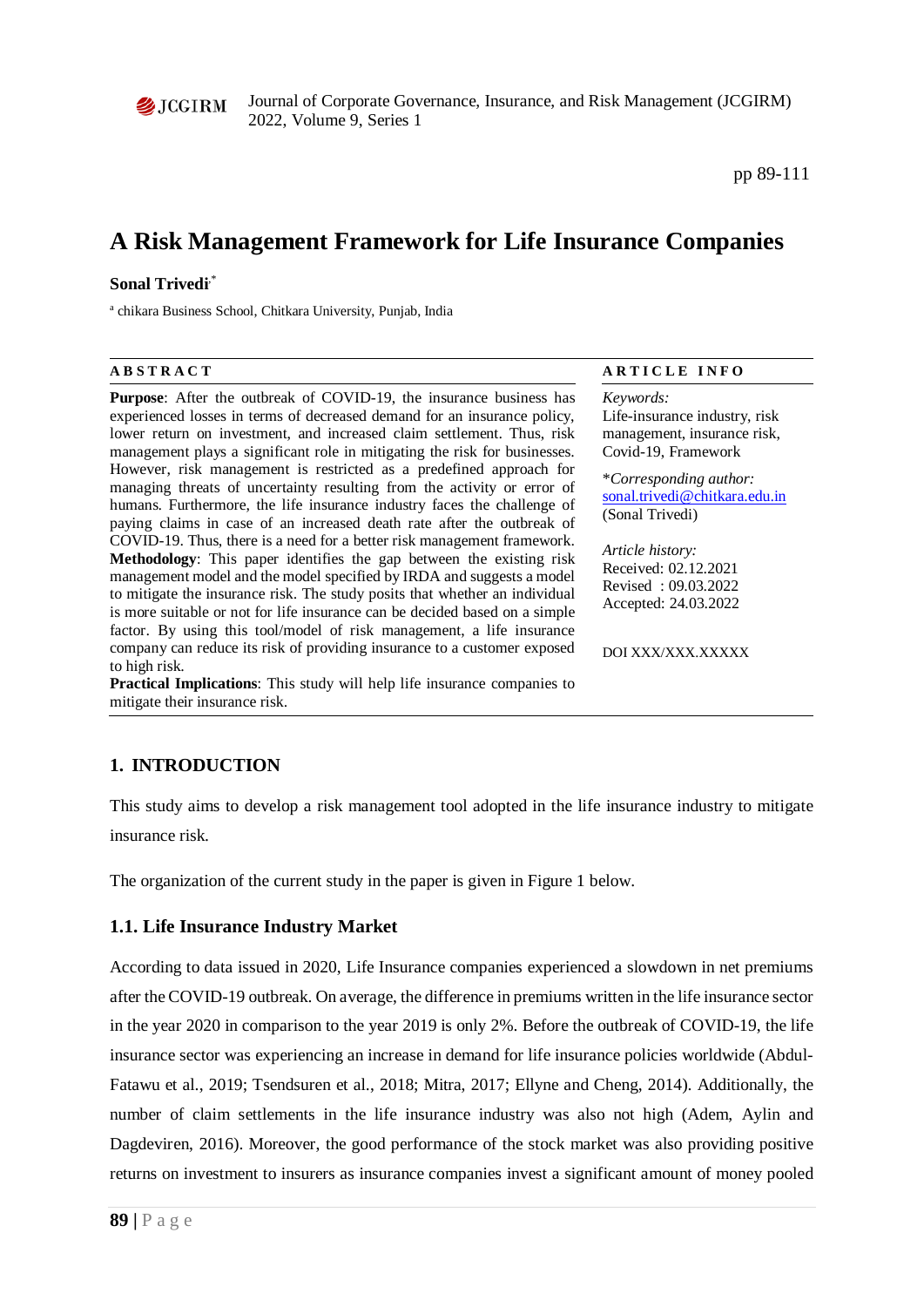in the form of premiums into the stock market (Luciano et al., 2015). Thus, the insurance industry plays a very significant role in the economic growth of any country (Olayungbo, 2015; Anyanwu, 2014; Odhiambo, 2009; Ward and Zurbruegg, 2000; 2002; Babbel, 1981; Bodie and Merton, 1998).



**Figure 1** – Structure of research paper **Source** – Author's compilation

However, after the outbreak of COVID-19, the insurance business has experienced losses in terms of decreased demand for an insurance policy, lower return on investment, and increased claim settlement. On the other hand, the need for life insurance policies was not the same as before COVID-19 (Aguenaou et al., 2015; Chaabane, 2002). Thus, risk management plays a significant role in mitigating the risk for businesses.

# **1.2 Risk Management in Insurance Industry**

PAGE 90| Journal of Corporate Governance, Insurance, and Risk Management | 2022, VOL.9 Series 1 Before understanding the management of risk in the insurance industry, it is essential to understand the risks that life insurance companies are exposed to. In terms of the life insurance business, types of risk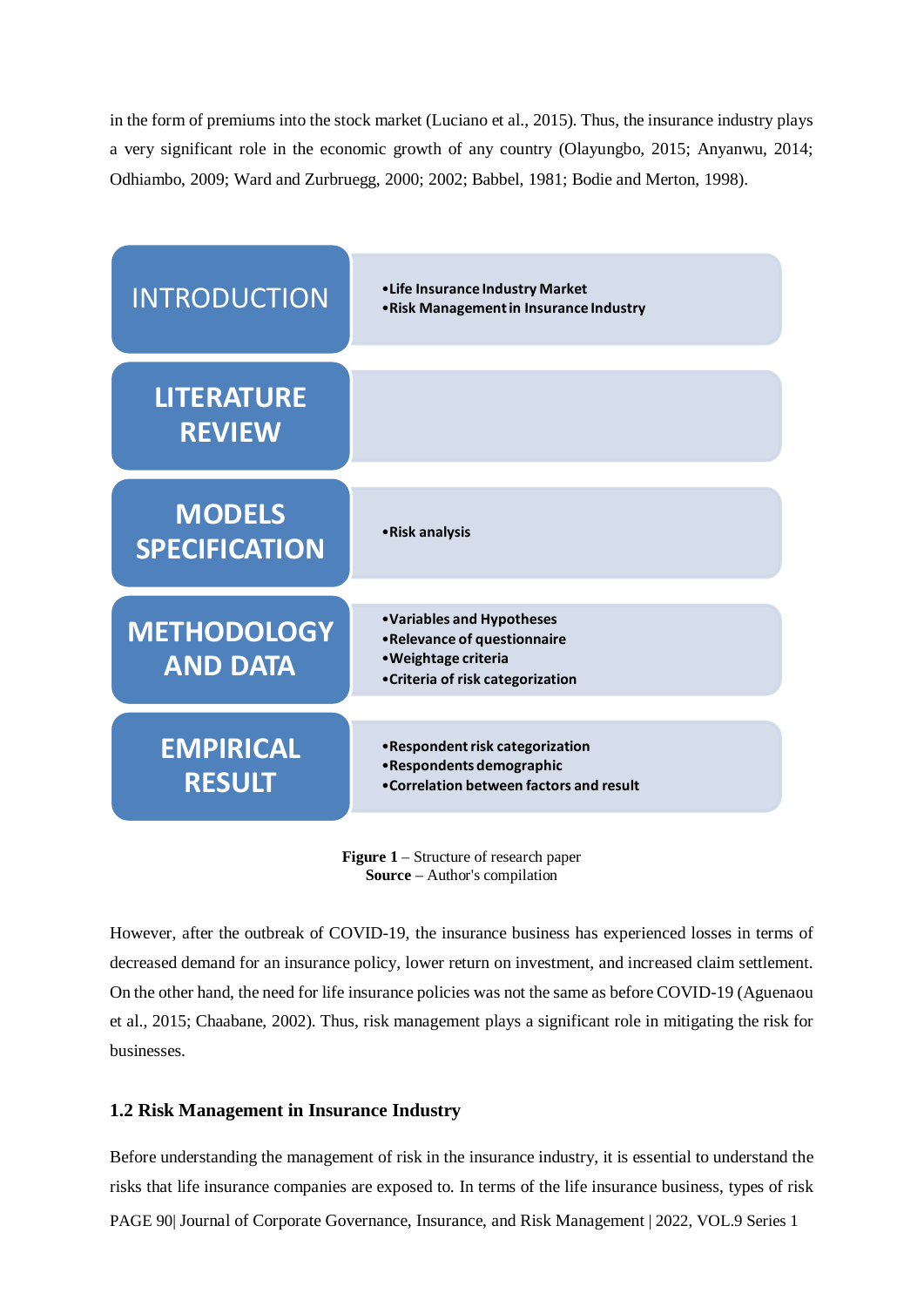can be categorized as environmental, liquidity, asset-liability, credit, investment, and insurance (Delavallade et al., 2015; Gordon, 1999). For example, the outbreak of COVID-19 is a type of environmental risk that is not under the control of life insurance companies (Peter, 2017). However, some risks can be mitigated by life insurance companies, such as insurance risk (Mahdzan and Diacon, 2009). Therefore, the current study will focus on life insurance companies' risk management of insurance risk.

Before moving further, let us understand the term insurance risk.

A. Insurance risk – the risk which arises due to inappropriate designing, underwriting, price determination, management of the claim, or reinsurance resulting in increased liabilities and losses for insurance companies is called insurance risk. The primary segment of insurance risk is -

A.1 Product design risk includes the underwritten risk such as disability or death. It also consists of insurance options, such as guaranteed minimum interest rate or opportunities for surrender, premium adjustment, resumption, and paid-up.

A.2 Underwriting risk includes the stake that arises due to weakness in the underwriting process and level/types of system/controls in the life insurance company, amongst others. This results in an unexpected claim leading to increased liability or loss to an insurance company.

Life insurance companies can mitigate these risks by risk management. Thus, the current study focuses on mitigating insurance risk by performing risk management in the life insurance industry.

### **1.3 Preferred risk in life insurance**

The insurance companies are well aware that certain populations show better mortality than others throughout the life insurance business. For example, if it is assumed that all other factors are the same in a population and only mortality rate is considered, then women live longer than men (Aarbu and Schroyen, 2009). Also, a person consuming Tabaco will have lower mortality than the one who does not consume tobacco. Thus, to mitigate this risk of difference in the mortality rate of different groups, life insurance companies charge different premiums for other groups of people (Yaari, 1965). Thus, life insurance companies charge different premiums to a 23 year older adult and a 45 yr older adult and different premiums for smokers and non-smokers. In short, life insurance companies mitigate this risk by pooling risk so that the high mortality group offsets the cost of the low mortality group of people. This cost is included in the premium paid by the customers. Thus, the following section explains life insurance companies' risk management and management process.

#### **1.4 Risk Management**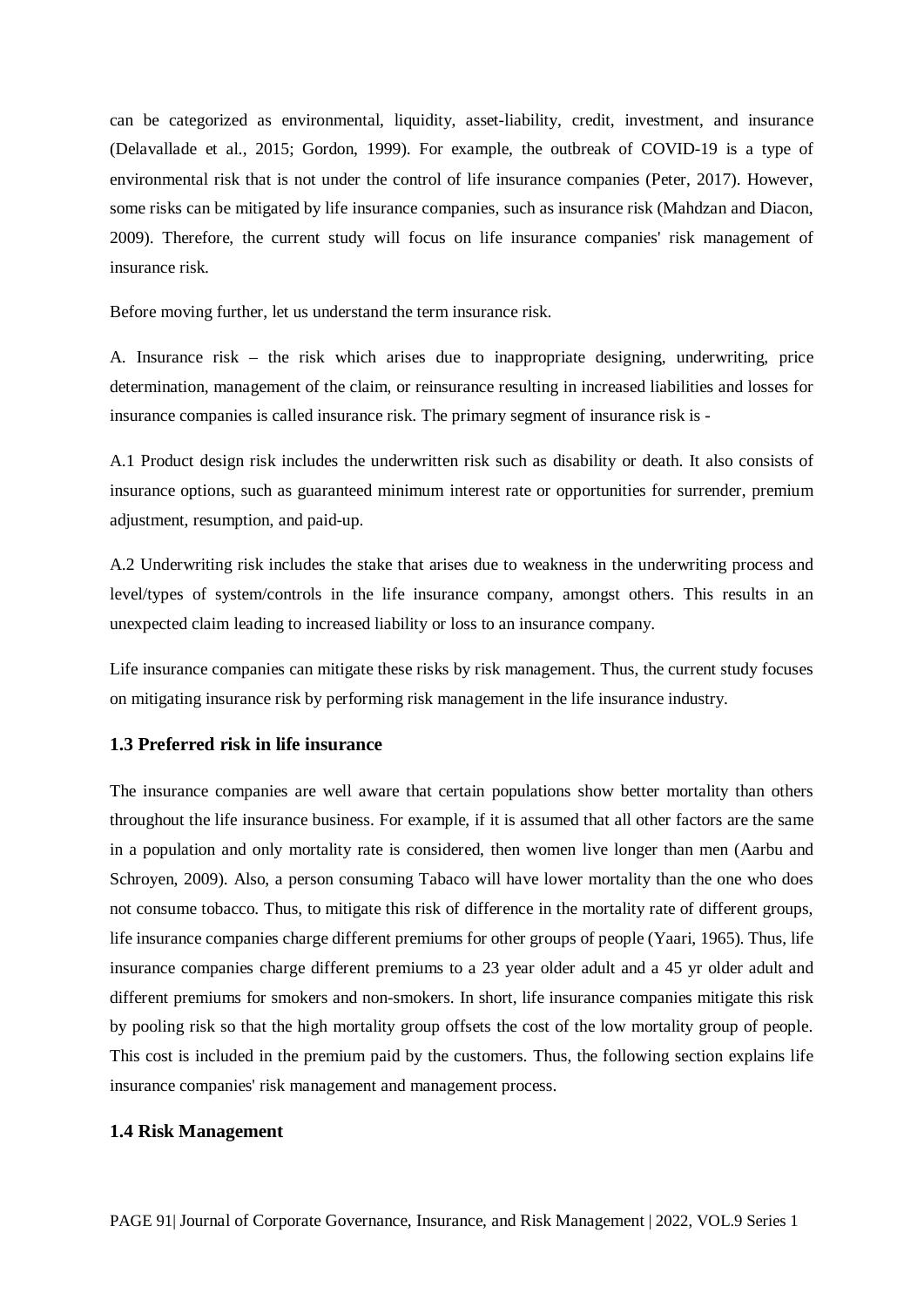

**Figure 2**- Description of 'Risk Management **Source**- Author's compilation

#### **1.4.1 Definition**

Risk management is restricted as a predefined approach for managing threats of uncertainty resulting from the activity or error of humans. The risk management process includes assessing risk and developing a strategy to mitigate or manage risk (Kurdyś-Kujawska and Sompolska-Rzechuła, 2019). Thus, the approach for supervision of risk comprises -





- Transferring risk to another party
- Avoiding risk
- Reducing the detrimental consequence of risk
- To bear little or whole part of the risk's consequence/cost/loss.

There are a few techniques of risk management, namely 'conventional risk management, which deals with mitigating the risk that will result in life insurance companies' legal obligations, such as lawsuits related to death, accident, or natural disaster (Bommier, 2014). On the other hand, financial risk management emphasizes risk, which can be mitigated using financial assets. Thus, the motive of risk management is to reduce various risks arising due to human errors using the resources available to the company.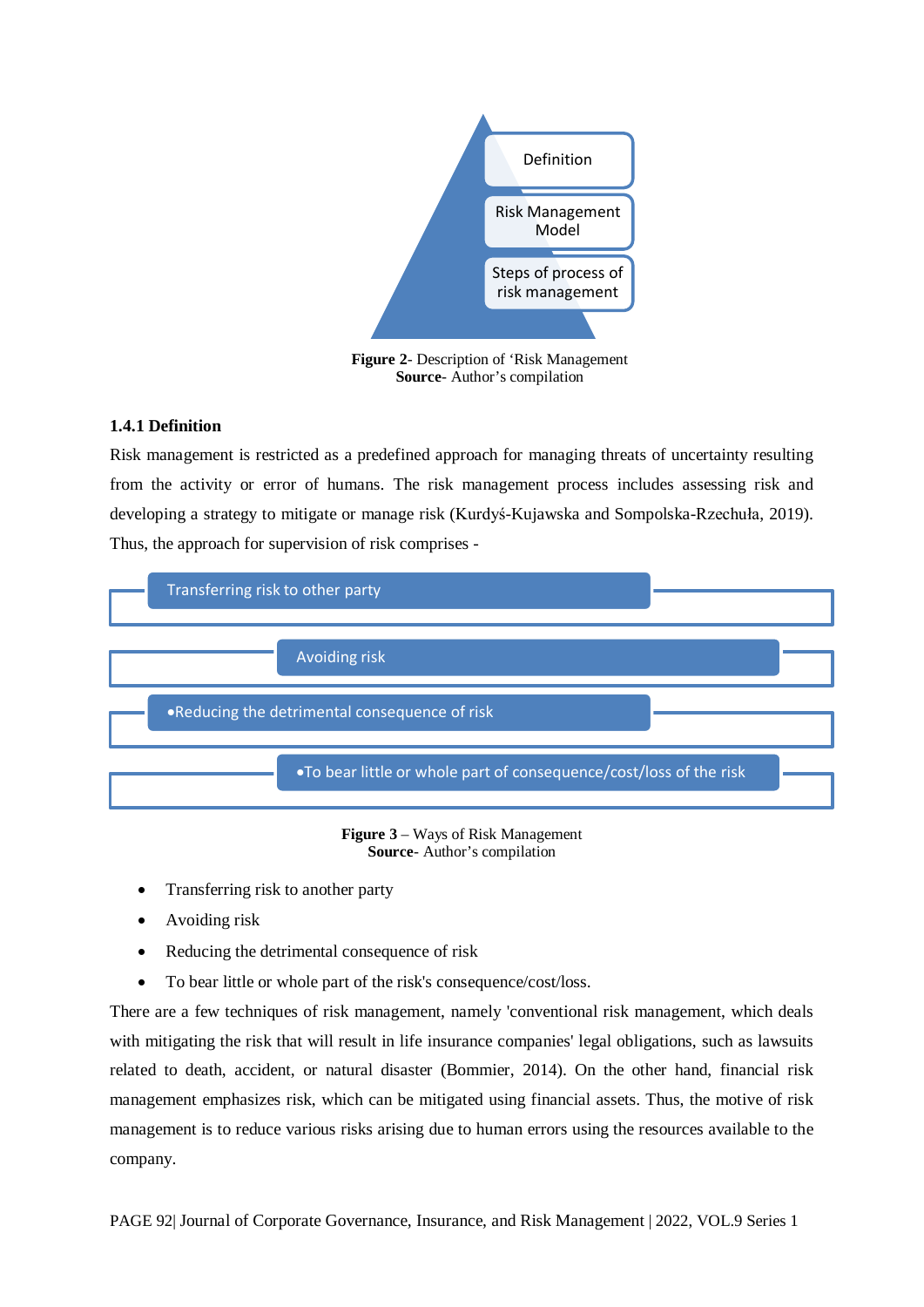#### **1.4.2 Risk management Model**

A risk management model should be able to prioritize the risk and then should focus on handling the risk resulting in maximum loss first. However, it is easier said than done. It is not easy to prioritize the risk and calculate the amount of loss resulting from it. Additionally, it will include calculating the probability of occurrence of the risk. Moreover, it is up to the insurance company whether it opts for transferring risk or accepting/bearing the risk. For instance, when the probability of risk occurrence is 100%, insurance companies opt to take the risk. The reason can be a lack of ability to identify such risks. The inability to identify risk is the mistake of the life insurance company itself. Moreover, there are a few risks, such as intangible risks, namely lack of knowledge or ignorance, resulting in a loss for a life insurance company. Additionally, there are risks termed 'process-engagement risks' arising from inappropriate procedures or operations.

Due to such risk, the efficiency and productivity of employees are reduced, and the cost is increased, leading to poor services by life insurance companies to customers. In addition, it impacts the brand image and worth of the company. Thus, risk management of such intangible risks will lead to cost reduction, better services, improved brand image, and value of the company.

Risk management also deals with the proper allocation of resources, as improper usage of resources also increases the company's cost. Thus, the amount spent by life insurance companies on risk management leads to increased profits. Therefore, if the cost of managing risk is more than the risk, the company opts to bear the risk. Hence, it can be said that an appropriate risk management model will lead to reduced costs for the company.

#### **1.4.3 Steps of the process of risk management**





#### **I. Establishment of background**

Figure 6 – explains the establishment of background for risk management for any organization.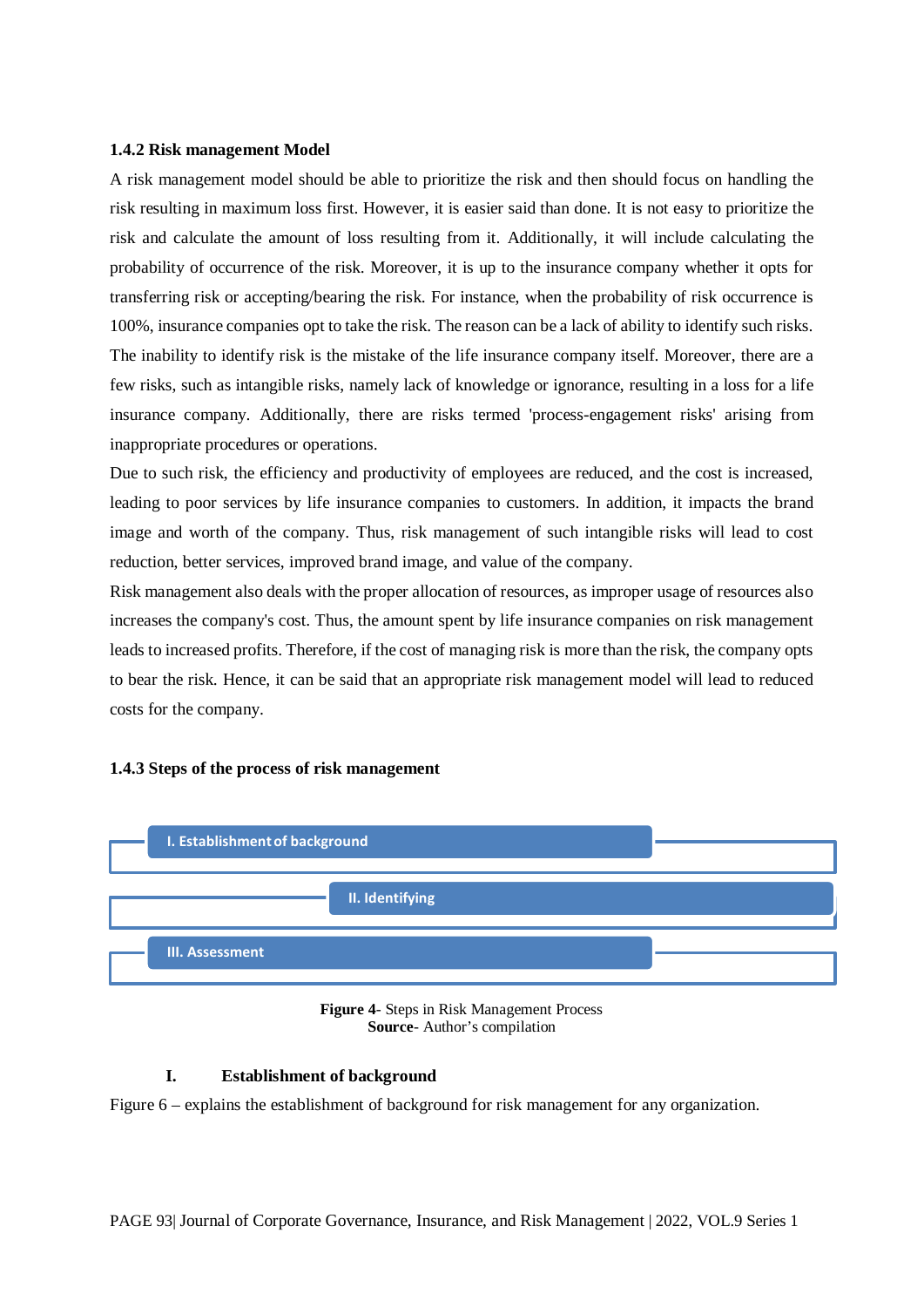

**Figure 5**- Establishment of background **Source** – Author's compilation

### **II. Identifying**

After establishing background, the life insurance company should identify the possible risks it is exposed to. Anything that triggers problems or increases the company's cost is called risk. Thus, risk can be the 'problem source' or the 'problem' itself. The life insurance company can identify possible risks by identifying the problem and its source.

# Source analysis:

• Risks can come from both inside and outside the system that needs to be managed. Stakeholders in a project, company personnel, or the weather over an airport are all examples of risk sources.

# Problem analysis

• Risks are linked to the identification of threats. For example, the risk of losing money, the risk of personal information being misused, or the risk of accidents and casualties. Threats could come from a variety of sources, including shareholders, customers, and legislative authorities such as the government.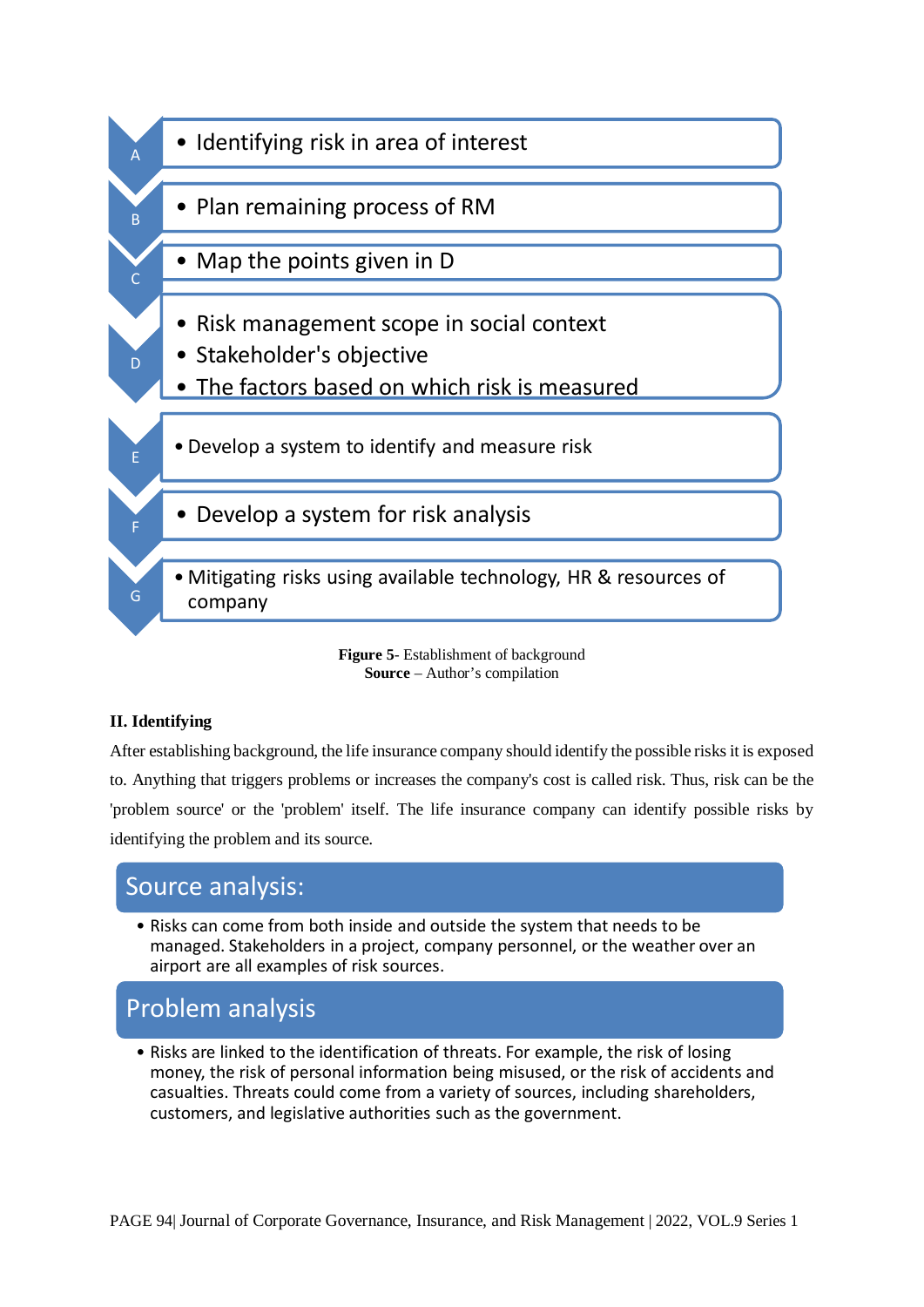knowledge about problem or its source

identification of identification of<br>activity leading to risk problem inestigation

#### **Figure 6**- Identifying possible risk **Source** – Trivedi, 2017

Common methods to identify risk:-

Figure 8 explains the common methods to identify risk.

| Identifying risk<br>based on objective           | . An event is termed as risk when it wholly or partly<br>endangers the company.                                                           |  |  |
|--------------------------------------------------|-------------------------------------------------------------------------------------------------------------------------------------------|--|--|
|                                                  |                                                                                                                                           |  |  |
| <b>Identifying risk</b><br>based on scenario     | • Any event is termed as risk when it triggers a scenario<br>which is undesirable.                                                        |  |  |
|                                                  |                                                                                                                                           |  |  |
| Identifying risk<br>based on taxonomy            | •Compilation of questionnaire on the basis of best<br>practices and knowledge of taxonomy.<br>•The response of questionaaire depicts risk |  |  |
|                                                  |                                                                                                                                           |  |  |
| <b>Check the common</b><br>risk                  | •The already identified list of risk of the industry to be used<br>as a checklist                                                         |  |  |
|                                                  |                                                                                                                                           |  |  |
| Charting of risk                                 | • Create a matrix of threats, resources and impact of threat                                                                              |  |  |
| <b>Figure 7</b> – Common method to identify risk |                                                                                                                                           |  |  |

**Source**- Author's compilation

#### **III. Assessment**



PAGE 95| Journal of Corporate Governance, Insurance, and Risk Management | 2022, VOL.9 Series 1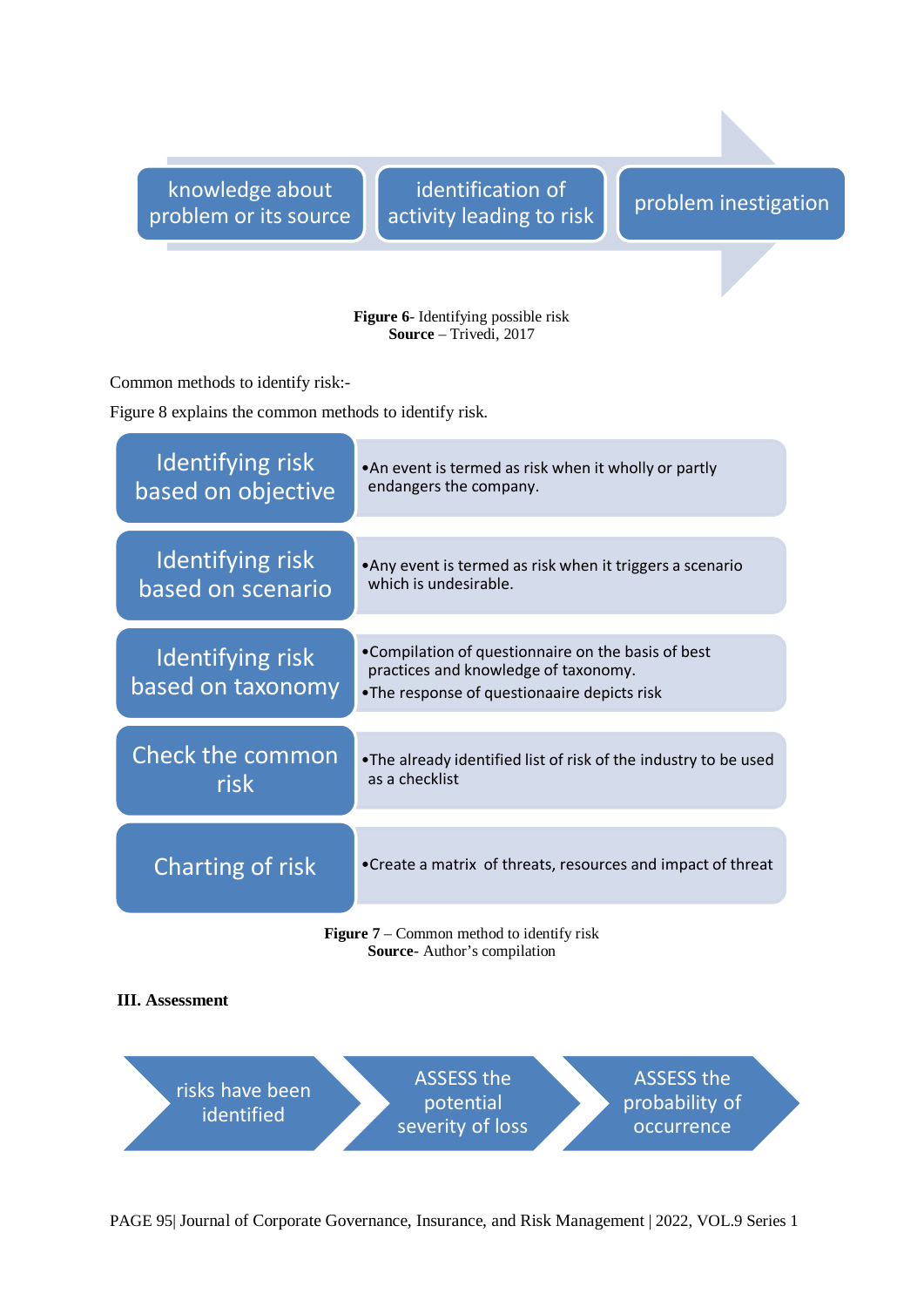**Figure 8** – Assessing Risk **Source** – Author's compilation

Assessment is a critical and significant step for positively implementing a risk management plan. It is sometimes difficult and impossible to identify and evaluate the occurrence and severity of a probable loss. For instance, it is easy to calculate the worth of a building lost in a fire, but it is difficult to estimate the chances of a building catching fire. Thus, the most critical and complex step in risk management is determining the probability of an event's occurrence and its severity. One of the ways is to determine the same based on past data available related to such incidents. Thus, the probable solution to assess the risk is to gather preliminary information. Hence, life insurance companies need to collect the primary data and prioritize the risk. Various theories describe the quantification of trouble, but the most acceptable method to quantify risk is -

#### RISK = RATE OF OCCURRENCE x IMPACT OF EVENT

The primary concern here is not how a life insurance company quantifies the risk but the company's consistency in assessing the risk. The following section presents various authors who have worked on risk management in the life insurance industry.

#### **2. LITERATURE REVIEW**

This section explains the literature review of research papers in risk management and life insurance beyond 2015.

Andreeva (2021), in his paper, studied and systemized risk management by insurance companies. He explained the types of risk to which an insurance company is exposed. He also outlined the possible ways insurance companies can deal with these risks. Thus, he explained the purpose and importance of risk management, a method to calculate the premium of insurance, the pricing of products/policy of insurance, and covered other aspects such as investment, reinsurance, and the allocation of reserves.

Hsieh, Tsai & Wang (2021) used factor copulas to describe the structure of dependence among the insured people and their mortality, while Chen, MacMinn, and Sun (2015) explained the relationship between mortality index and pricing of securities. Thus, to reduce the systematic risk due to mortality, Hsieh, Tsai & Wang (2021) suggested that life insurance companies pool the insurers with the same systematic risk. They also offered a framework based on a two-factor copula to define an optimal investment amount in a particular asset. The paper showcases a dataset of hundreds of policies and data of thousands of customers to explain their point. Additionally, Zhu et al. (2018) presented a framework for constructing data sets of risk exposure to the banking industry in their article.

Furthermore, Nguyen (2021) explained the significance of keeping a heterogeneous mix in the customer pool to mitigate and manage the risk in his paper. Also, Flores, de Carvalho, & Sampaio (2021)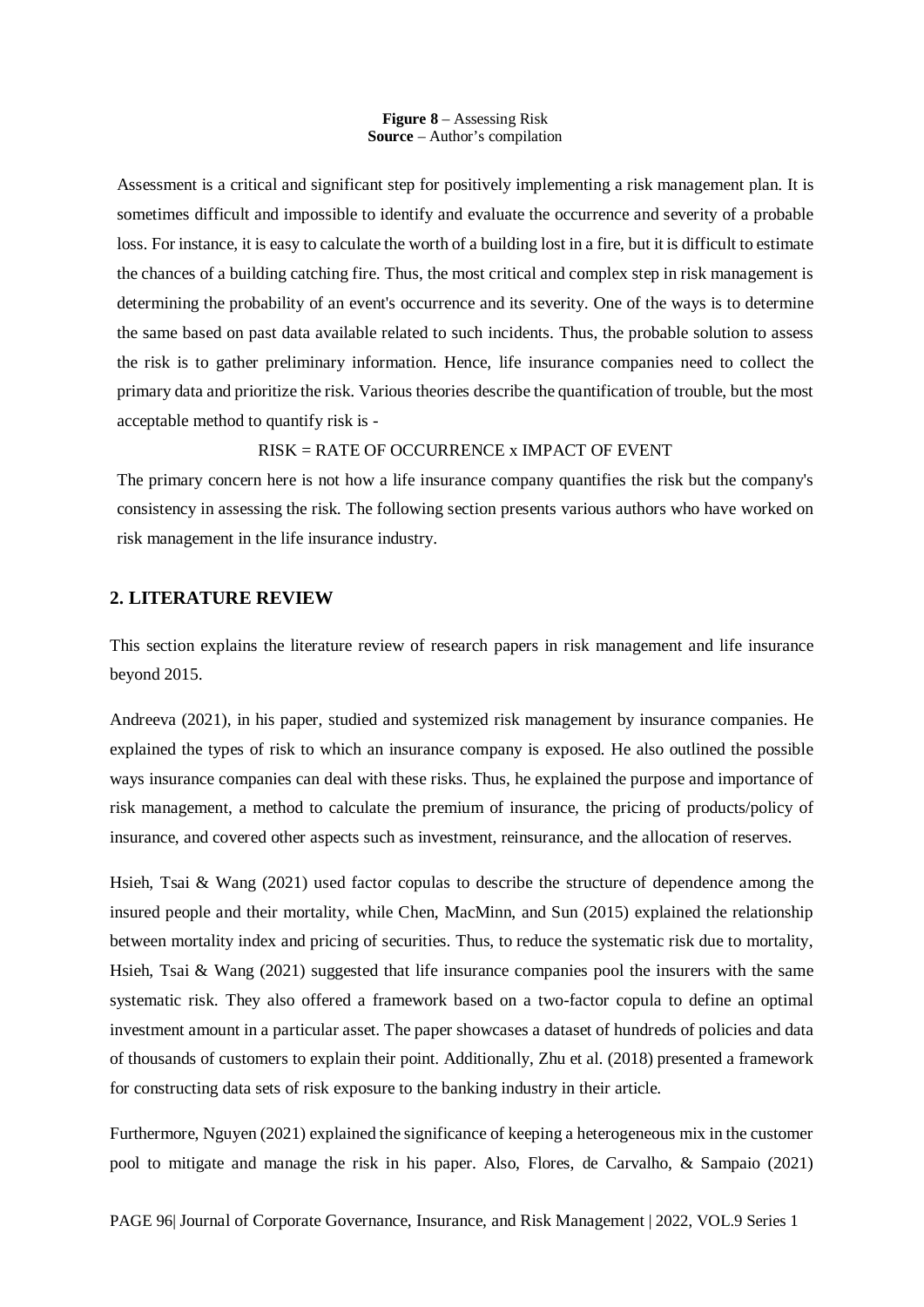explained the impact of interest rates on the development of the life insurance market. They applied the time series method to describe the same, taking into account the data from 1998 to 2017 across 34 countries. The result of the study was that the penetration of life insurance was low in the countries with prevailing high-interest rates. They also studied the relationship between the operational and financial income of life insurance companies and the prevailing interest rates of the company. The paper suggests that the government's lack of control over interest rate fluctuation in a country acts as an opportunity for insurance companies.

On the other hand, Ballotta et al. (2021) suggested a framework to manage and evaluate complex life insurance contracts. These life insurance contracts have an intricate design based on more than one triggering event. Moreover, these triggering events are monitored individually over the life insurance policy term. Furthermore, Hamidoğlu (2021) has developed a model for life insurance companies using the point of view of game theory for creating marketing plans for insurance companies. The paper provides a numerical instance for a better explanation. This study is one of its types, where game theory is used to develop the model.

Furthermore, Ruß and Schelling (2021) explained that returns are the most attractive factor for investing in life insurance policies. The study shows that investors invest in life insurance policies for the long term, even when any return guarantee is not promised. It also shows that investors are aware of charges applied by insurance companies, but they still prefer to invest in life insurance policies for the long term. In this paper, the descriptive model describes the reason behind people investing in life insurance policies.

Additionally, Wang, Chiu, and Wong (2021) suggested 'Volterra mortality models', including LRD in retaining tractability and actuarial valuation and are constant with the prevailing mortality model of continuous-time affinal. In this paper, the probability of survival is calculated using past data on customers' health. The tractability and flexibility of the model allow it to be beneficial for evaluating mortality-related like longevity bonds, annuities, and death benefits and presenting the optimum 'meanvariance' mortality rule of hedging. The studies based on numeric data are conducted to examine the effect of combining mortality rates into LRD on hedging efficiency and insurance products.

Also, in their study, Islam et al. (2021) analyzed the behaviour of life insurance policyholders to recognize adverse behaviour. In their study, a new rule of association based on an approach to learning such as ARLAS to sense the negative behaviour of policyholders was used. The study was conducted among 30,000 policyholders in Australia to reach their results.

Furthermore, in their paper, Denuit and Robert (2021) studied three insurance business models: carrier, broker, and self-governing. In the current paper, the author proposed an actuarial based model on 'conditional mean risk sharing',

PAGE 97| Journal of Corporate Governance, Insurance, and Risk Management | 2022, VOL.9 Series 1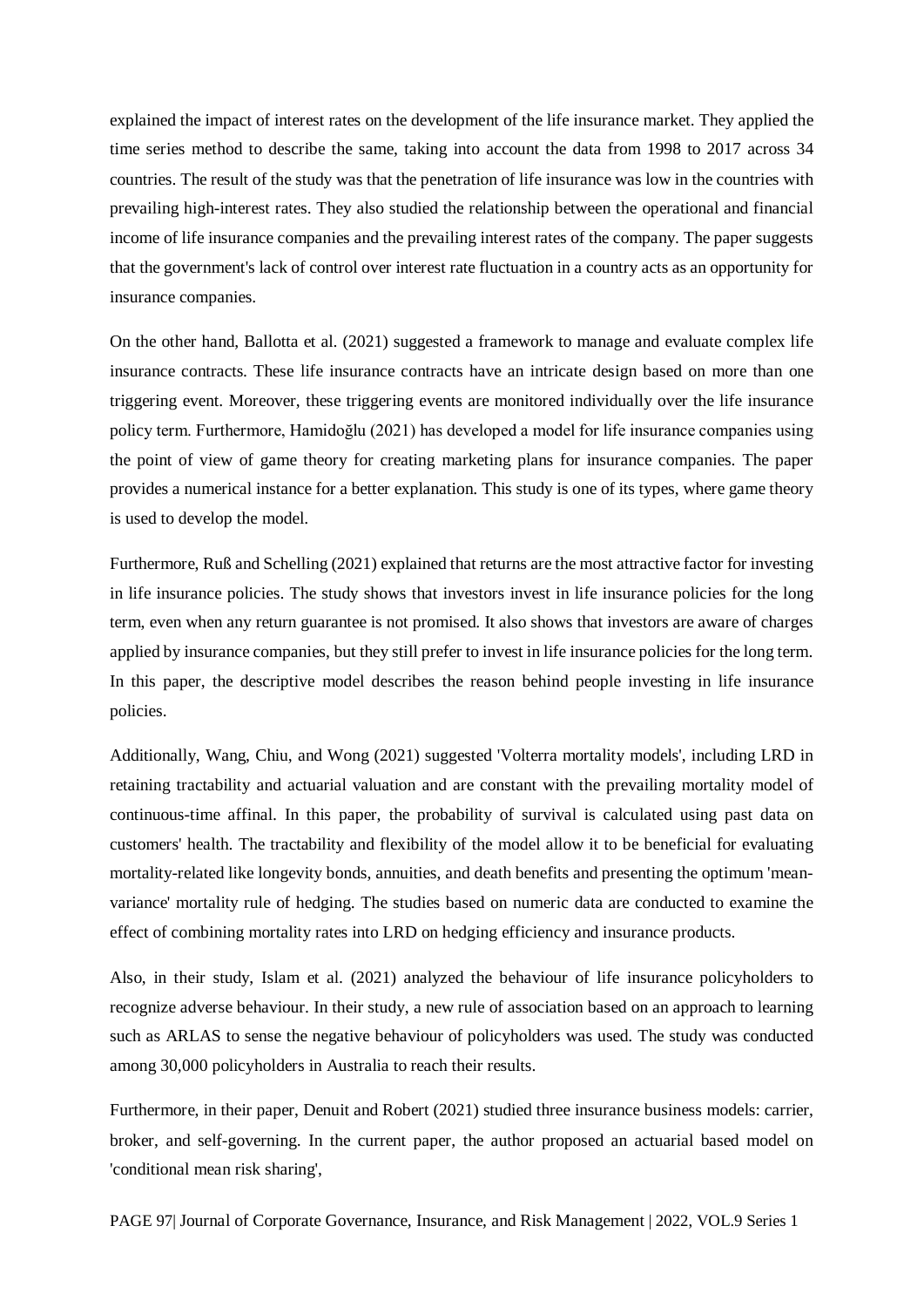This paper aims to formalize the three business models dominating peer-to-peer (P2P) property and casualty insurance: self-governing, broker, and carrier. The present paper proposes actuarial modelling based on conditional mean risk-sharing for backing the expansion of this novel P-2-P offer based on the three business models.

# **3. MODELS SPECIFICATION**

This section proposes a risk management model to mitigate insurance risk. This model will help life insurance companies to select the appropriate customer pool for insurance with the right premium amount charged to reduce the loss probability, which may occur due to a wrong choice of customer pool.

The section below explains the steps to analyze the risk-

# **3.1 RISK ANALYSIS**

### **Steps involved in Risk Analysis**



**Figure 9-** Steps for risk management **Source-** Author's compilation

### **STEP 1:** *ANALYZING THE PROBABILITY OF THE RISK*

**Table 1**- Principle framework to select the probability

| <b>RATING</b> | <b>SIGNIFIER</b> | <b>EXPLANATION</b>             |                                                                                                                                                       |  |
|---------------|------------------|--------------------------------|-------------------------------------------------------------------------------------------------------------------------------------------------------|--|
|               |                  | Likely to occur                | <b>Meaning</b>                                                                                                                                        |  |
|               | Almost certain   | Less than 10 times per<br>year | Not rare to occur                                                                                                                                     |  |
| 2             | Likely           | $1 - 10$<br>times per year     | The occurrence has happened multiple times<br>during a person's occupied tenure in a<br>specific job location $&$ it will last in the same<br>manner. |  |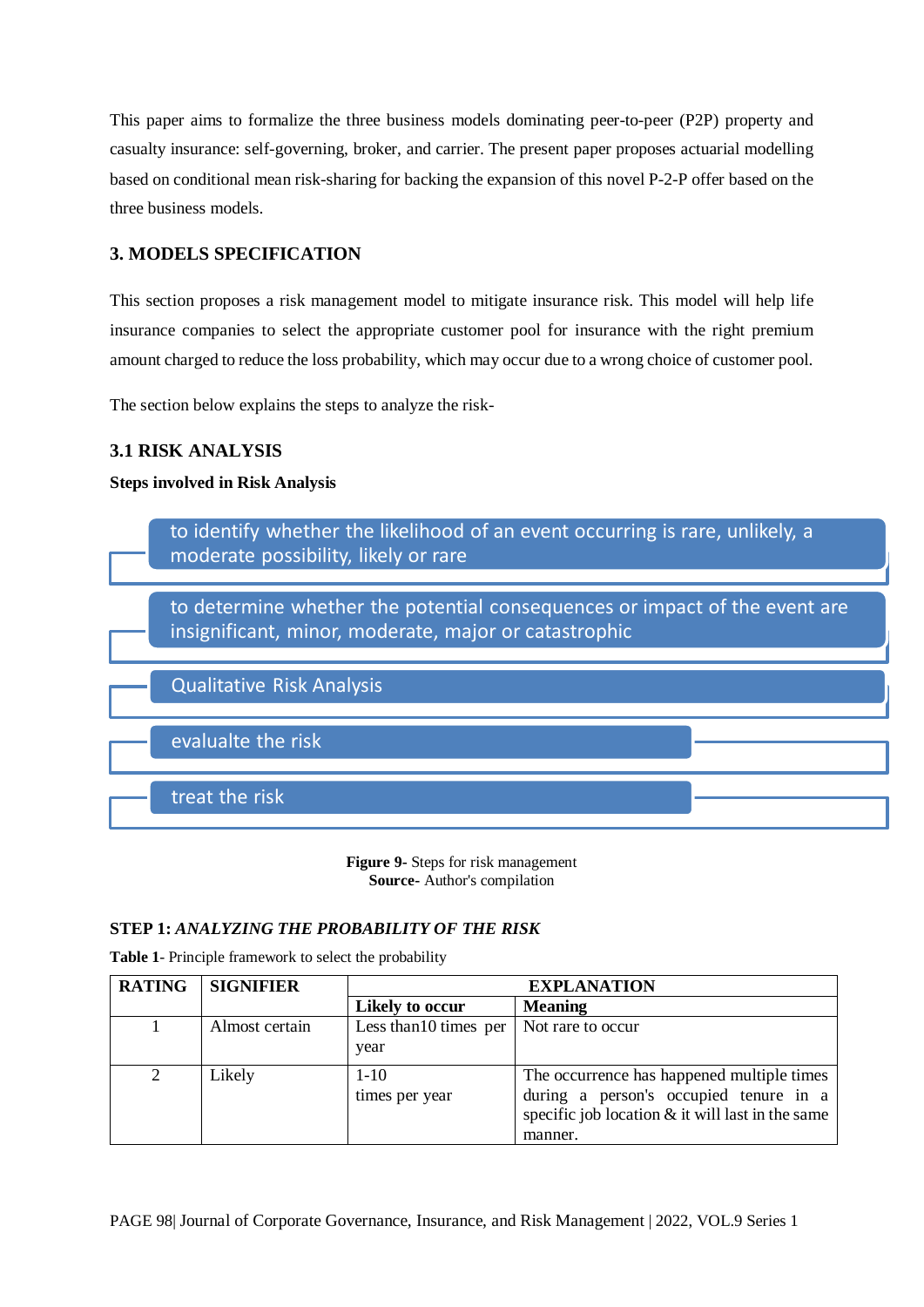| 3 | Moderate | once                           | The occurrence may happen only once in a          |  |  |
|---|----------|--------------------------------|---------------------------------------------------|--|--|
|   |          | every 2-5 years                | certain area of work, and it could happen at      |  |  |
|   |          |                                | any point in time.                                |  |  |
| 4 | Seldom   | once                           | It is possible that the event has not happened    |  |  |
|   |          | every 6 to 20 years            | yet. It has happened in the past, and it may      |  |  |
|   |          |                                | happen again.                                     |  |  |
| 5 | Unlikely | Once every<br>20 years or more | Something similar to this has happened<br>before. |  |  |

#### **STEP 2:** *STUDY THE VALUES OF THE RISK*

| <b>RATING</b>               | <b>SIGNIFIER</b> | <b>EXPLANATION</b>                                               |
|-----------------------------|------------------|------------------------------------------------------------------|
|                             | Insignificant    | No injury or no loss                                             |
|                             |                  | Minor damage or minor loss                                       |
|                             |                  | Cost/loss less than \$5000.                                      |
| $\mathcal{D}_{\mathcal{L}}$ | Minor            | Injury resulting in 3 days leave from job                        |
|                             |                  | Cost/loss between \$5000 to \$50000                              |
| $\mathcal{R}$               | Moderate         | Injury resulting in more than 3 days leave from the job to weeks |
|                             |                  | Cost/loss between \$50000 to \$1 M                               |
| $\overline{4}$              | Major            | Injury resulting in more than 4 weeks leave from job             |
|                             |                  | Cost/loss between \$1 M to \$10 M                                |
| 5                           | Catastrophic     | Death at the workplace due to illness or accident                |
|                             |                  | Cost/loss of more than \$10 M                                    |

**Table 2**- Principle framework for estimating the value of risk

#### **STEP 3:** *ANALYSINGQUALITATIVE RISK*

A qualitative risk analysis matrix is provided in the table below. The usage of this table is to regulate the amount of risk (Salem and Naouali, 2015; Olszewska, 2015; Millo and Carmeci, 2015; Milewska et al. 2012; Machowska-Szewczyk, Małgorzata, and Sompolska-Rzechuła, 2012; Sompolska-Rzechuła, 2010; Greenacre, 1993):

|                 | <b>RISK</b>   |                  |                 |              |              |  |  |
|-----------------|---------------|------------------|-----------------|--------------|--------------|--|--|
| Likelihood      | Insignificant | <b>Minor</b>     | <b>Moderate</b> | <b>Major</b> | Catastrophic |  |  |
|                 |               | $\boldsymbol{2}$ | 3               | 4            | 5            |  |  |
| <b>Almost</b>   | M             | S                | S               | S            | S            |  |  |
| certain         |               |                  |                 |              |              |  |  |
| <b>Likely</b>   | M             | M                | S               | S            | S            |  |  |
| <b>Moderate</b> |               | M                | M               | S            | S            |  |  |
| <b>Unlikely</b> | L             | L                | M               | M            | S            |  |  |
| Rare            |               |                  |                 | M            | M            |  |  |

**Table 3** -Qualitative Risk Analysis Matrix – Level of risk

Source- Trivedi, 2017

**Table 4** - Legend:

PAGE 99| Journal of Corporate Governance, Insurance, and Risk Management | 2022, VOL.9 Series 1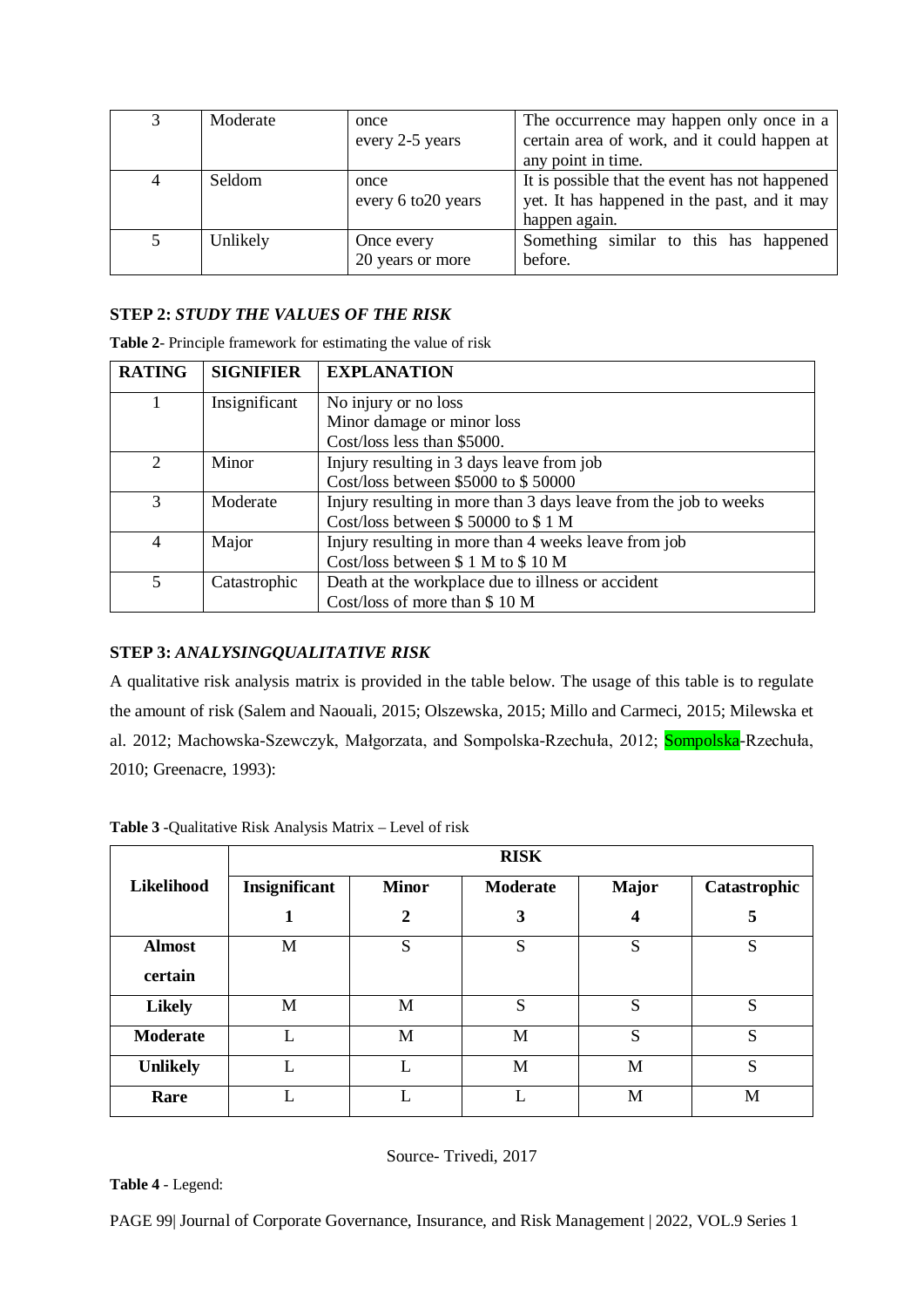| <b>SYMBOL</b> | <b>STANDS FOR</b> | <b>REMARKS</b>                    |
|---------------|-------------------|-----------------------------------|
| S             | Significant RISK  | attention<br>management<br>senior |
|               |                   | needed                            |
| M             | Moderate RISK     | responsibility<br>management      |
|               |                   | must be specified                 |
|               | Low RISK          | manage by routine procedures      |

Source- Trivedi, 2017

## *ANALYZING THE RISKS*

The objective of this step is:-

- It is used to assess the possibility of an event happening and forecast the insurance company's economic effect.
- The distinction between little dangers that can be tolerated and large ones must be addressed. This is accomplished by assigning qualitative qualities to "almost certain", "likely", "possible", "unlikely" or "rare" for the probability of occurring of an event & "catastrophic", "major", "moderate", "minor" or "insignificant" for defining the impact after the event occurs.

#### **STEP 4:** *EVALUATING RISK*

The goal of this stage is to determine the risk level. This stage is critical as it establishes a framework for deciding which hazards should be handled first and in what sequence. As a result, the method identifies the risks that the insurance firm may accept and manage using basic measures. If any hazards are intolerable, risk management procedures may be essential.

#### **STEP 5:** *TREATING RISK*

The goal of the given step is to identify and implement risk management & mitigation alternatives. The amount of risk is determined by the risk evaluation procedure. Therefore, the objectives of the passed action are as follows:

- identifying and assessing the array of risk treatment alternatives available, and
- preparing and implementing a plan for treating risk.

Separately from the goals mentioned above, this step also has a reporting method. If individuals identify a risk, they can say the same to their management. The managers will then decide which event of trouble shall be put forth to the council (for instance, all high risks).

#### **The options for risk treatment are:**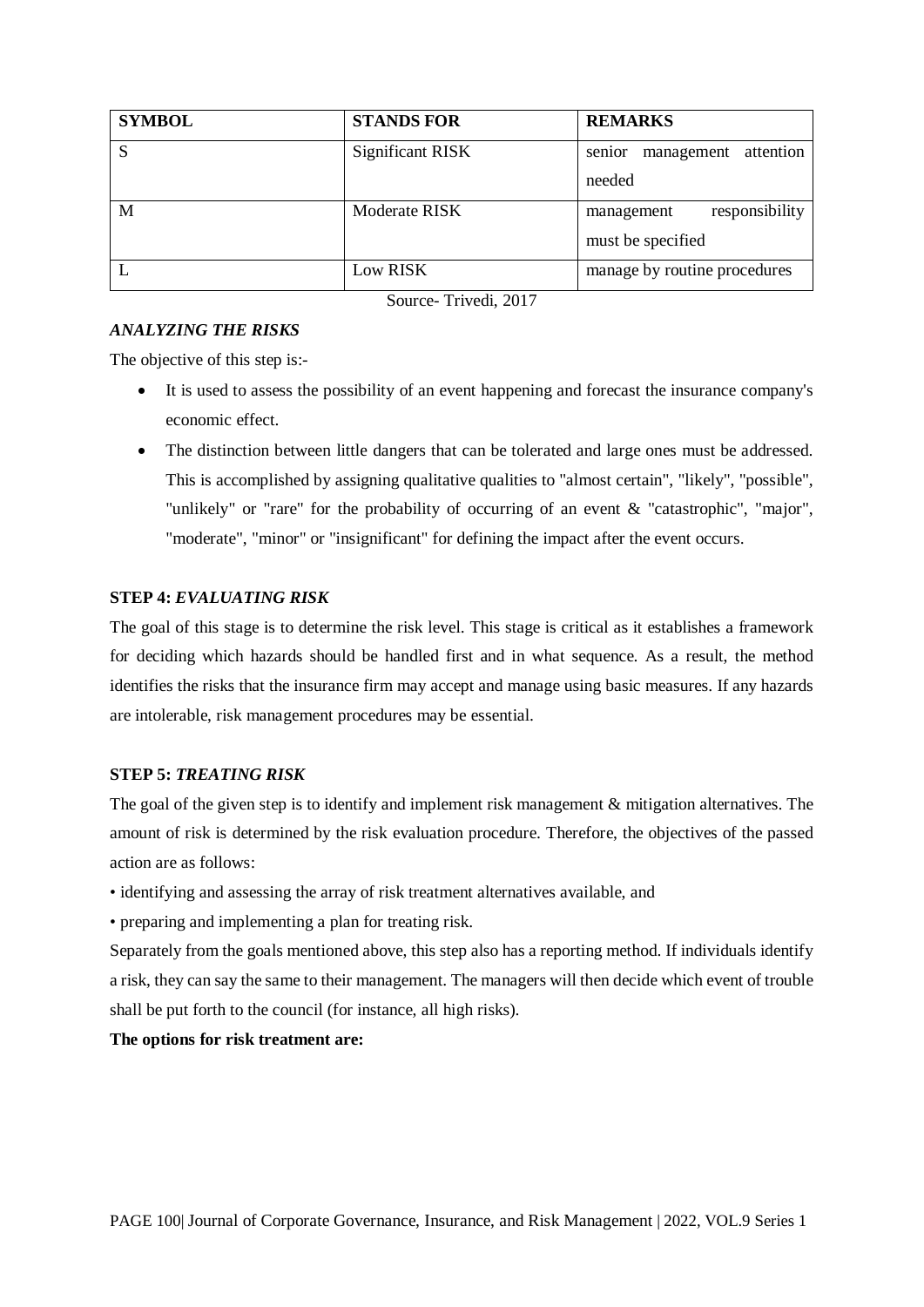

**Table 5**- Explanation

| Avoiding risk $- (A)$          | Decisions related to -   | a. Not providing insurance to the individual with      |  |  |
|--------------------------------|--------------------------|--------------------------------------------------------|--|--|
|                                |                          | risk, which is unacceptable                            |  |  |
|                                |                          | b. Choosing an individual to ensure who meets the      |  |  |
|                                |                          | goals and objectives of the firm (Davidoff, Brown      |  |  |
|                                |                          | & Diamond, 2005)                                       |  |  |
|                                |                          | c. Choosing a process or methodology to define the     |  |  |
|                                |                          | limit or range of acceptable risk                      |  |  |
| Reducing the impact            | Any decision from the    | a. Make the individual aware of the danger they are    |  |  |
| probability<br>of<br><b>or</b> | alternatives available   | exposed to                                             |  |  |
| occurrence of risk             | is chosen                | b. Providing him with a suggestion to improve his      |  |  |
| (R)                            |                          | lifestyle                                              |  |  |
|                                |                          | c. Increasing the charges of premium                   |  |  |
| Transferring risk              | Part or entire risk is   | For instance, reinsurance                              |  |  |
| (T)                            | transferred              |                                                        |  |  |
| Retaining risk (R1)            | Risk is retained by      | a. If the risk identified is low, then the company may |  |  |
|                                | taking<br>measures<br>of | decide to retain the risk                              |  |  |
|                                | risk mitigation          | b. in the case when no method is available to avoid    |  |  |
|                                |                          | the risk, the company decides to retain the risk       |  |  |

Based on the above model, the risk management technique is applied to reduce the insurance risk for a life insurance company. The following section presents the methodology used to conduct the study.

PAGE 101| Journal of Corporate Governance, Insurance, and Risk Management | 2022, VOL.9 Series 1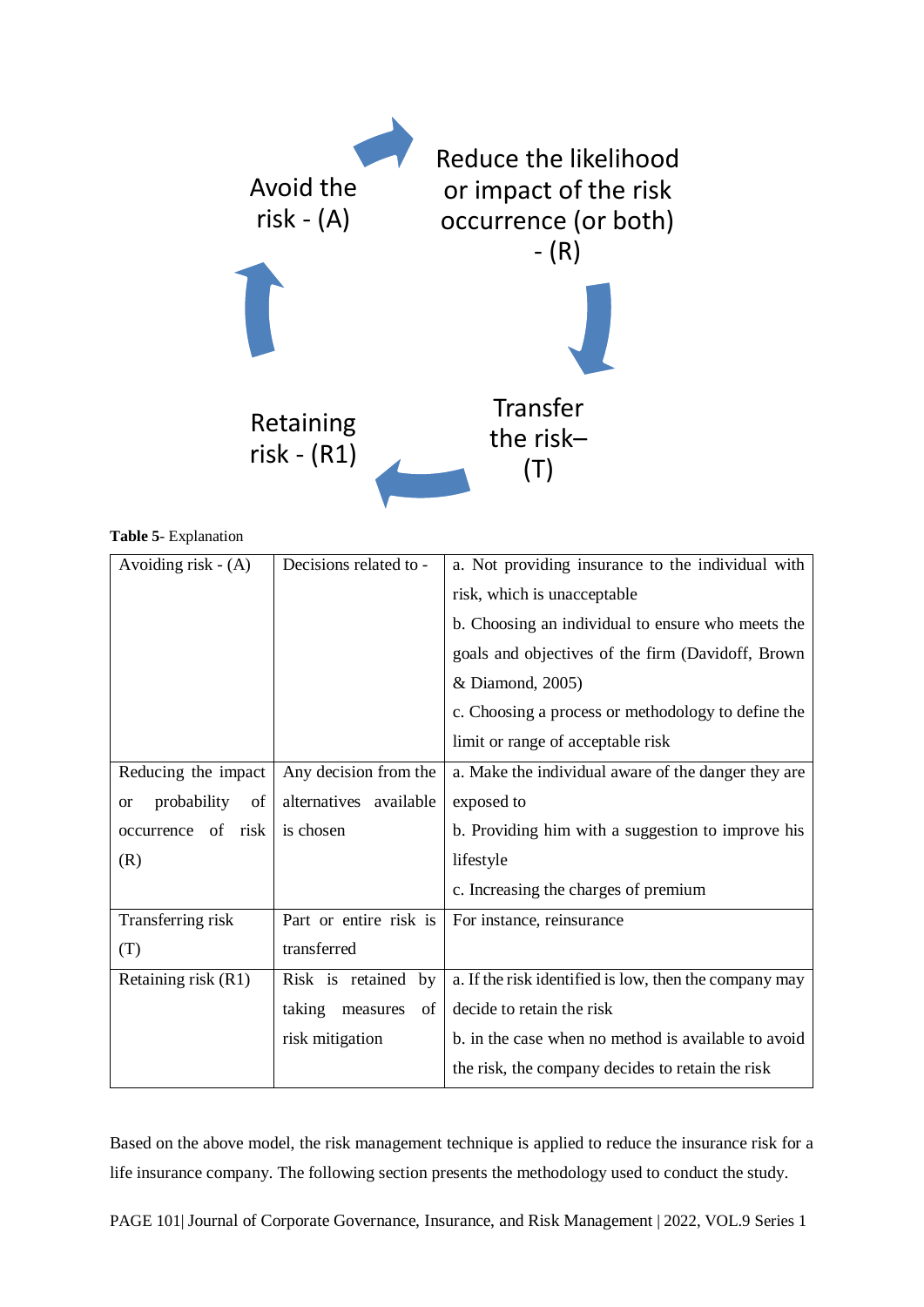### **4. METHODOLOGY AND DATA**

The data is collected from both primary and secondary sources. First, the data of individuals is collected systematically by making respondents fill out the questionnaire. The sample size taken is 500, and the sampling method is stratified sampling. The sample of 500 individuals was selected based on their occupation, namely the service sector, manufacturing sector, government sector, business class, and others, including retired people, homemakers, and farmers residing in the northern region of India. Then, the data collected is used to calculate the score and test the model suggested in the current study.

#### **4.1 Variables and Hypotheses**

Dependent Variables:

- Density Ratio of 'volume of life insurance premium' to 'total country population.'
- Penetration Ratio of 'volume of life insurance premium' to 'GDP.'

#### Independent Variables

The determinants of life insurance consumption help in determining the independent variables affecting the purchase of a life insurance policy (Sanjeewa et al., 2019; Šatrović, 2018; Dragos et al., 2017, Zerriaa et al., 2017; Zerriaa and Noubbigh, 2016; Geda and Yimer, 2016; Alhassan et al. 2016; Luciano et al. 2016; Sulaiman, Migiro and Yeshihareg, 2015; Brokešová et al. 2014; Sen and Madheswaran, 2013; Sliwinski, Michalski and Roszkiewicz, 2013; Liebenberg, Carson & Dumm, 2012; Li et al. 2007; Lenten & Rulli, 2006; Esho et al. 2004; Beck et al. 2000; Beck and Webb, 2003; Showers and Shock, 1994; Browne & Kim, 1993; Truett and Truett,1990; Lewis, 1989; Beenstock, Dickinson & Khajuria, 1986; Goldsmith, 1983; Friedman, 1957). Ando abd Modigliani (1963) has defined the hypothesis development of saving, its consequences, and testing.

Based on the guidelines of IRDA, the following independent variables are identified:

a. Income

Hypothesis 1: There is a positive relationship between income and life insurance demand.

b. Age -

Hypothesis 2: There is a positive relationship between age and life insurance demand.

c. Height & weight

Hypothesis 3: There is a positive relationship between height & weight and life insurance demand.

d. Personal health record

PAGE 102| Journal of Corporate Governance, Insurance, and Risk Management | 2022, VOL.9 Series 1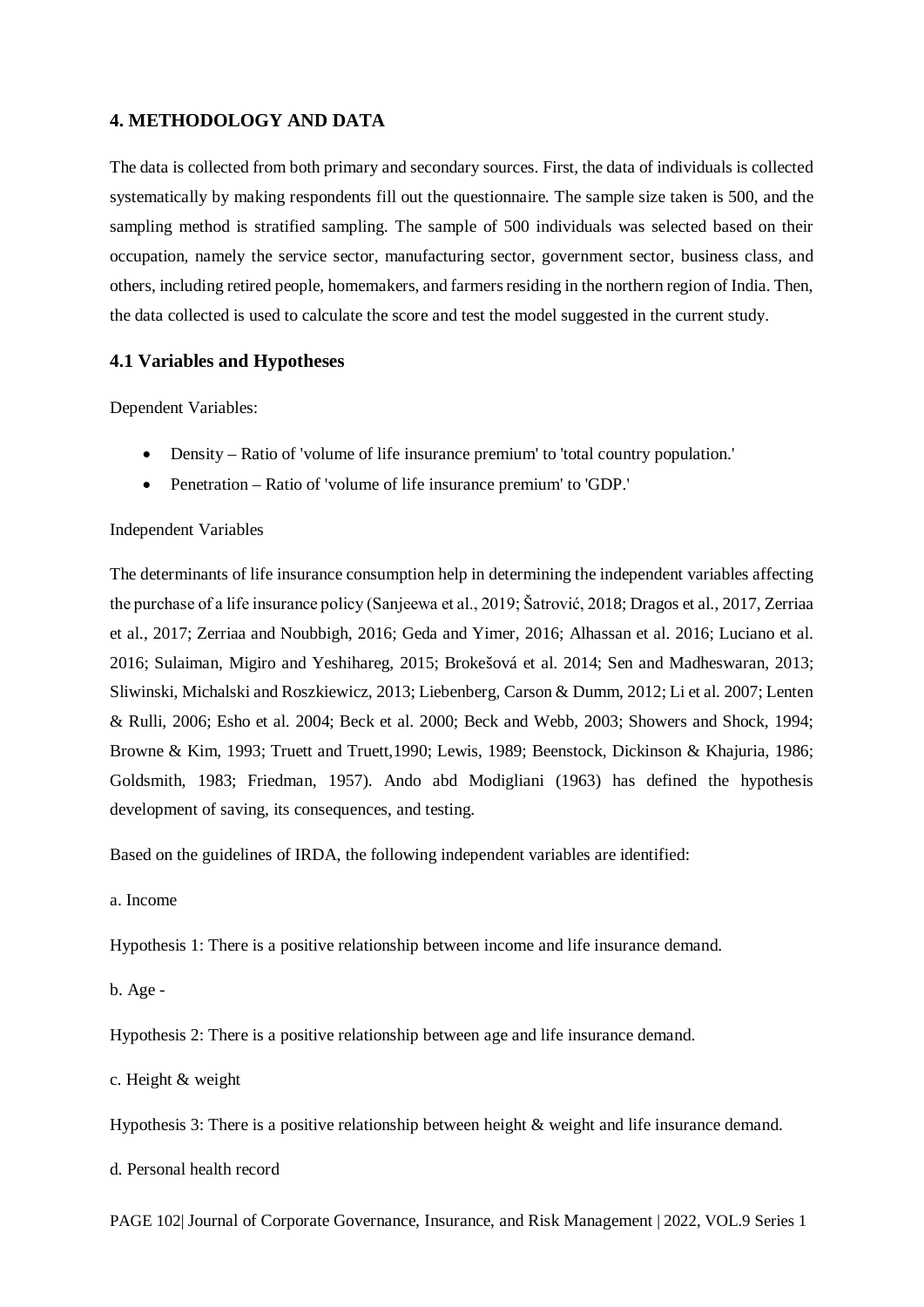Hypothesis 4: There is a positive relationship between personal health records and life insurance demand.

e. Drinking & Smoking habits

Hypothesis 5: There is a positive relationship between drinking & smoking habits and life insurance demand.

f. Driving habits

Hypothesis 6: There is a positive relationship between driving habits and life insurance demand.

g. Insurance history

Hypothesis 7: There is a positive relationship between insurance history and life insurance demand.

h. Occupation

Hypothesis 8: There is a positive relationship between occupation and life insurance demand.

#### **4.2 Relevance of independent variables and their usage in life-insurance policy form**

- The form contains the information on the 'Income' of the individual to estimate whether the individual can make timely and regular payments of premium.
- The form contains the information of the individual's 'date of birth' to estimate his age, as with increasing age, the likelihood of death increases. Thus, the company charges an extra premium for people above 50 years to mitigate this risk.
- $\cdot \cdot$  The form contains the information of 'height & weight' to estimate whether the individual is overweight or under-weight as such individual becomes more susceptible to diseases. Thus, to mitigate such risk, companies can charge extra premiums from them.
- The form contains the information of the individual's 'personal health record' to identify whether the individual has some chronic disease or not, as in such a case, the surety of death of an individual is certain. If insured by the company, such an individual is charged a higher premium. The premium is estimated by underwriters at the head office taking consultation of medical officers.
- The form contains information about 'habits' such as drinking or smoking, as such habits shorten an individual's life. If a company insures such individuals, they can charge a high premium.
- The form contains information on 'driving habits' by asking if any accidents occurred in the past five years. This information is collected as an individual with rash driving habits is more likely to have an accident. It is risky for insurance companies to provide insurance to such an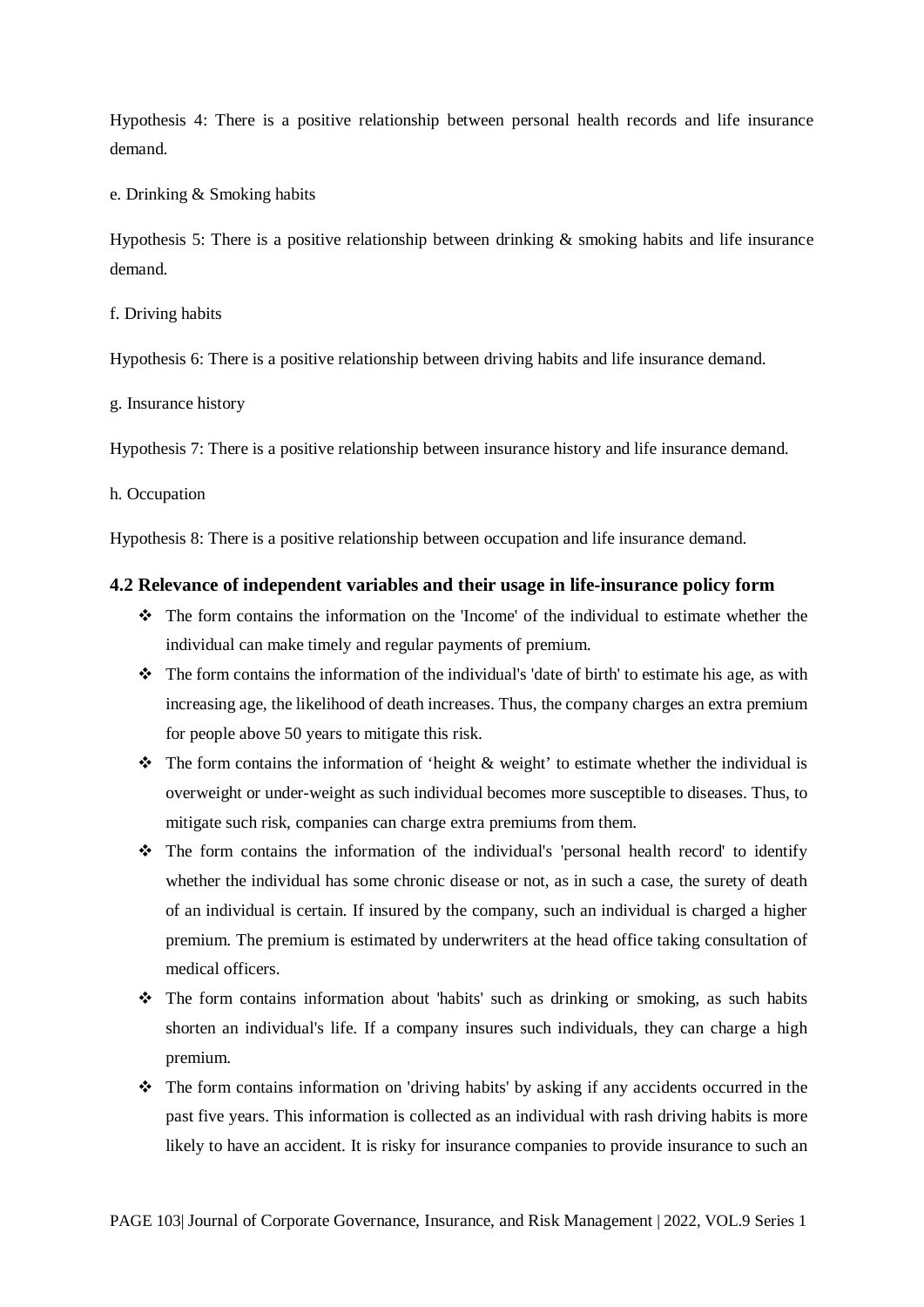individual. However, if the company decides to insure such an individual, it can charge an increased premium.

- $\bullet$  The form contains the information of 'insurance history of individual' by asking the individual to specify if there is any family history of a particular disease like BP or diabetes or any other hereditary disorders. Such information is collected as the chances of individuals being exposed to a similar illness in the future increase. Thus, it is risky for insurance companies to provide insurance to such individuals, and they can charge increased premiums.
- The form contains information on 'occupation' to identify whether the individual is exposed to any risk at his workplace. If the individual is exposed to risk, the company can charge an extra premium.

The following section presents the result of this weight-age criterion used on 500 people.

## **4.3 Weight-age criteria**

This section explains the treatment of independent variables in calculating an individual's premium by using the method of weight-age. The weight-age of each independent variable is given in a flowing manner - minimum weight-age is 1, and maximum weight-age is 7.

It is assumed that the maximum score gained by each factor should be equal for calculating the score. The value of the highest weight-age estimates the highest score, and the lowest score is estimated at the lowest weight-age. The calculation is explained below-

| Independent<br>variable | <b>Determinants</b> | Weight-age     | <b>Calculation</b> | <b>Highest</b><br>score | <b>Lowest</b><br>score |
|-------------------------|---------------------|----------------|--------------------|-------------------------|------------------------|
| Income                  | $7$ lacs+           | $\overline{4}$ | $7*4=28$           | 28                      |                        |
|                         | $7-5$ lacs          | 3              | $7*3=21$           |                         |                        |
|                         | $5-3$ lacs          | $\overline{2}$ | $7*2=14$           |                         |                        |
|                         | $<$ 3 lacs          |                | $7*1=7$            |                         | $\overline{7}$         |
| Height $\&$             | Normal              | $\overline{2}$ | $14*2=28$          | 28                      |                        |
| weight                  | Fatty               |                | $14*1=14$          |                         | 14                     |
| <b>BP</b>               | Low                 | $\overline{2}$ | $14*2=28$          | 28                      |                        |
|                         | High                |                | $14*1=14$          |                         | 14                     |
| Personal health         | Healthy             | $\overline{2}$ | $14*2=28$          | 28                      |                        |
|                         | Unhealthy           |                | $14*1=14$          |                         | 14                     |
| Habits                  | None                | 7              | $4*7=28$           | 28                      |                        |
|                         | Mild 1              | 6              | $4*6=24$           |                         |                        |
|                         | Mild 2              | 5              | $4*5=20$           |                         |                        |
|                         | Mild all            | $\overline{4}$ | $4*4=16$           |                         |                        |
|                         | Heavy 1             | 3              | $4*3=12$           |                         |                        |
|                         | Heavy 2             | $\overline{2}$ | $4*2=8$            |                         |                        |
|                         | Heavy all           |                | $4*1=4$            |                         | $\overline{4}$         |

PAGE 104| Journal of Corporate Governance, Insurance, and Risk Management | 2022, VOL.9 Series 1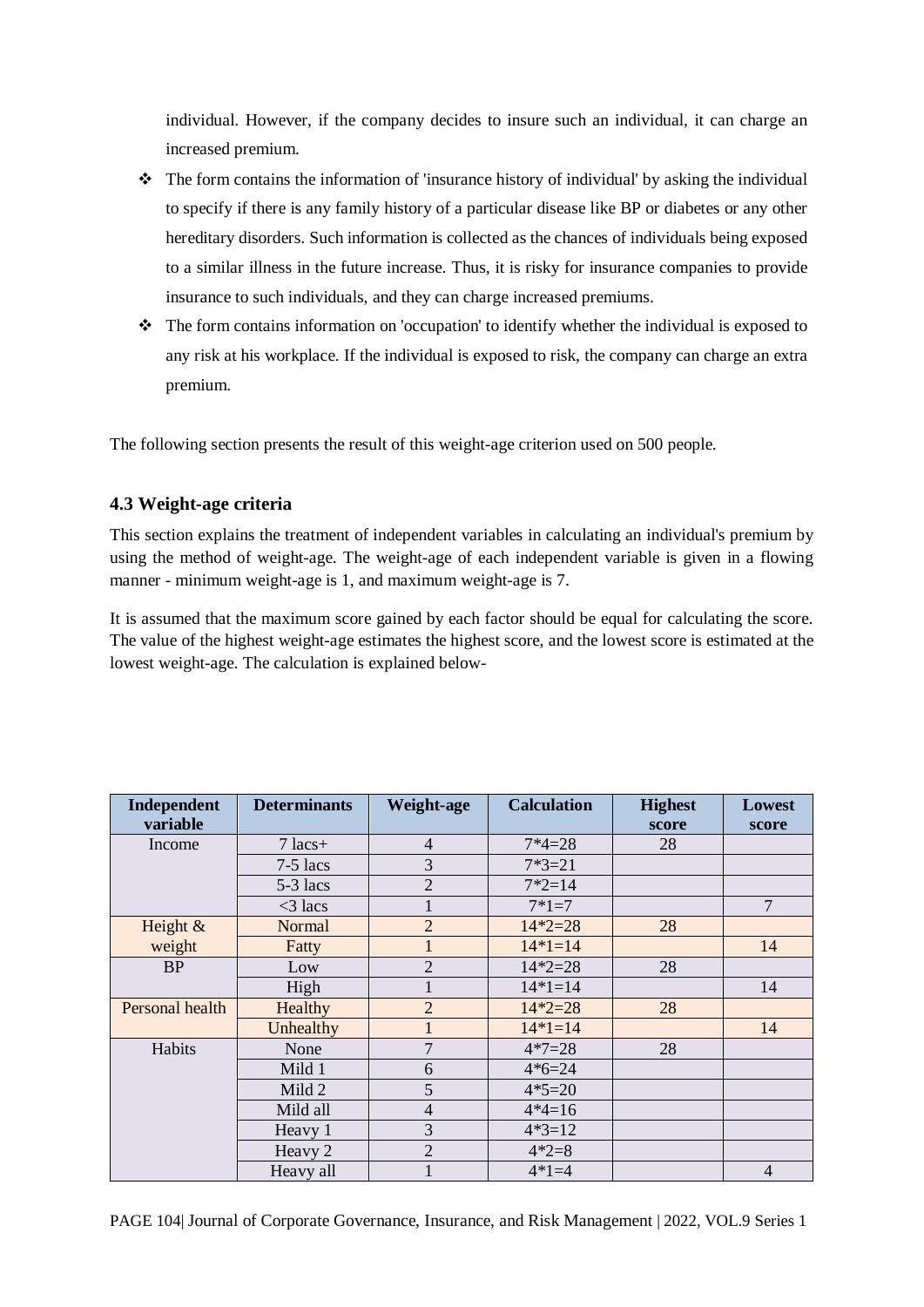| <b>Driving</b> | Others    |    | $14*2=28$ | 28   |        |
|----------------|-----------|----|-----------|------|--------|
|                | Self      |    | $14*1=14$ |      | 14     |
| Insurance      | Healthy   |    | $14*2=28$ | 28   |        |
| history        | Disease   |    | $14*1=14$ |      | 14     |
| Nature of work | Desk work |    | $14*2=28$ | 28   |        |
|                | Fieldwork |    | $14*1=14$ |      | 14     |
|                | 252       | 92 |           |      |        |
| <b>PERCENT</b> |           |    |           | 100% | 36.51% |

**Table 6** – Calculation of Risk score of individual

The following section presents how individuals can be categorized based on their calculation of scores.

### **4.4 Criteria of risk categorization**

In this section, four risk categories are defined for insuring an individual based on their score (Ward, 1963).

- The First category is  $(A)$  individuals whose scores fall between 84%  $\&$  100%. Such individuals are ideal for an insurance company to insure them, as in such a situation, the life insurance company is least at risk.
- The second category is B, whose score falls between 83.99% & 68%. Such individuals are not as ideal as category A but still safe for the company to insure at a premium more than category A.
- The Third category is C, whose score falls between 67.99%  $& 52\%$ . Such individuals are not as ideal as category B but still safe for the company to insure at a premium more than category B.
- The Fourth category is D, whose score falls between 51.99% & 36.50%. Such individuals are not as ideal as category C but still safe for the company to insure at a premium more than category C.

### **5. EMPIRICAL RESULT**

The given table is created after calculating the score of 500 people. The sampling method used is stratified. The sample of 500 people is taken from people across the ages of 25 to 60 with different occupational categories including Business class, Government employee, Manufacturing sector, Service sector, and others including housewife & retired persons. The demography of respondents is given below-

### **5.1 DEMOGRAPHY OF RESPONDENTS**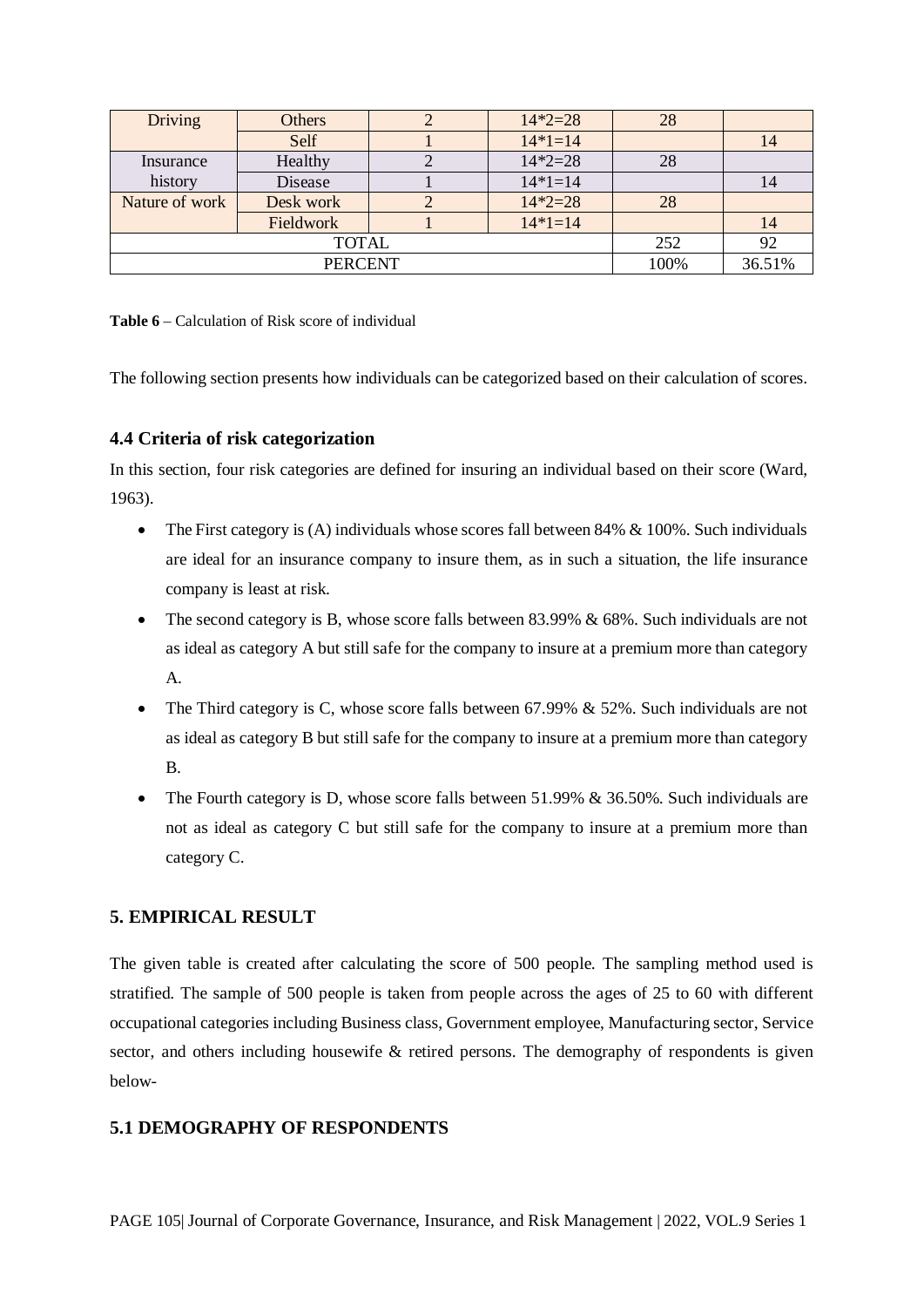| <b>VARIABLE</b>   | <b>CATEGORY</b>                            | <b>NUMBER</b> | <b>PERCENTAGE</b> |
|-------------------|--------------------------------------------|---------------|-------------------|
| <b>GENDER</b>     | Male                                       | 280           | 56%               |
|                   | Female                                     | 220           | 44%               |
| AGE               | Less than 35 YRS                           | 170           | 34%               |
|                   | 36 to 45 YRS                               | 60            | 13%               |
|                   | 46 to 55 YRS                               | 160           | 32%               |
|                   | More than 56 YRS                           | 110           | 22%               |
| <b>OCCUPATION</b> | Business-class                             |               | 19%               |
|                   | Govt. employee                             | 55            | 11%               |
|                   | Manufacturing sector                       | 125           | 25%               |
|                   | Service sector                             | 170           | 34%               |
|                   | Others include homemakers & retired person | 55            | 11%               |
| <b>INCOME</b>     | Less than three lacs                       | 20            | 4%                |
|                   | $3 - 5$ lacs                               | 125           | 25%               |
|                   | $5 - 7$ lacs                               | 185           | 37%               |
|                   | More than 7 Lacs                           | 110           | 22%               |
|                   | Not Disclosed                              | 60            | 12%               |

**Table 7 –** Respondent's Demography

The above table shows that the number of male respondents is more than females. The majority of those who took part in this study were under 35 years of age. There was also a group of respondents who were not working. However, the major number of respondents worked in the service sector. The bulk of responders has a yearly income of between 5 and 7 lacs.

The sample is not uniformly distributed, despite stratified sampling.

The following section presents the number and percentage of people falling into each category according to their scores.

# **5.2 RESPONDENT RISK CATEGORIZATION**

The given table presents the number and percentage of people falling into each category according to their scores.

| <b>FEATURES</b>   |                 | A              | B          | $\mathbf C$ | D                |
|-------------------|-----------------|----------------|------------|-------------|------------------|
| <b>TOTAL</b>      |                 | 230            | 170        | 70          | 30               |
| <b>PERCENTAGE</b> |                 | 46%            | 34%        | 14%         | 6%               |
| AGE               | $<$ 35 YRS      | 132 (57.3%)    | 34 (20%)   | $4(5.7\%)$  | $\Omega$         |
|                   | 36-45 YRS       | 39 (16.9%)     | $17(10\%)$ | 13 (18.6%)  | $3(10\%)$        |
|                   | $46 - 55$ YRS   | 35 (15.2%)     | 76 (44.7%) | 35 (50%)    | 12 (40%)         |
|                   | $56+YRS$        | 24 (10.43%)    | 43 (25.3%) | 18 (25.7%)  | 15 (50%)         |
| <b>INCOME</b>     | $7$ LAC +       | 74 (32.17%)    | 18 (10.6%) | 7(10%)      | $\left( \right)$ |
|                   | <b>7-5 LACS</b> | 96 (41.73%)    | 76 (44.7%) | 10(14.3%)   | 2(6.7%)          |
|                   | $5 - 3$ LACS    | 18 (7.82%)     | 56 (32.9%) | 45(64.28%)  | 7(23.3%)         |
|                   |                 |                |            |             |                  |
|                   | $<$ 3 LACS      | $\overline{0}$ | $\Omega$   | 8 (11.42%)  | 7(23.3%)         |

**Table 8** – Risk categorization of respondents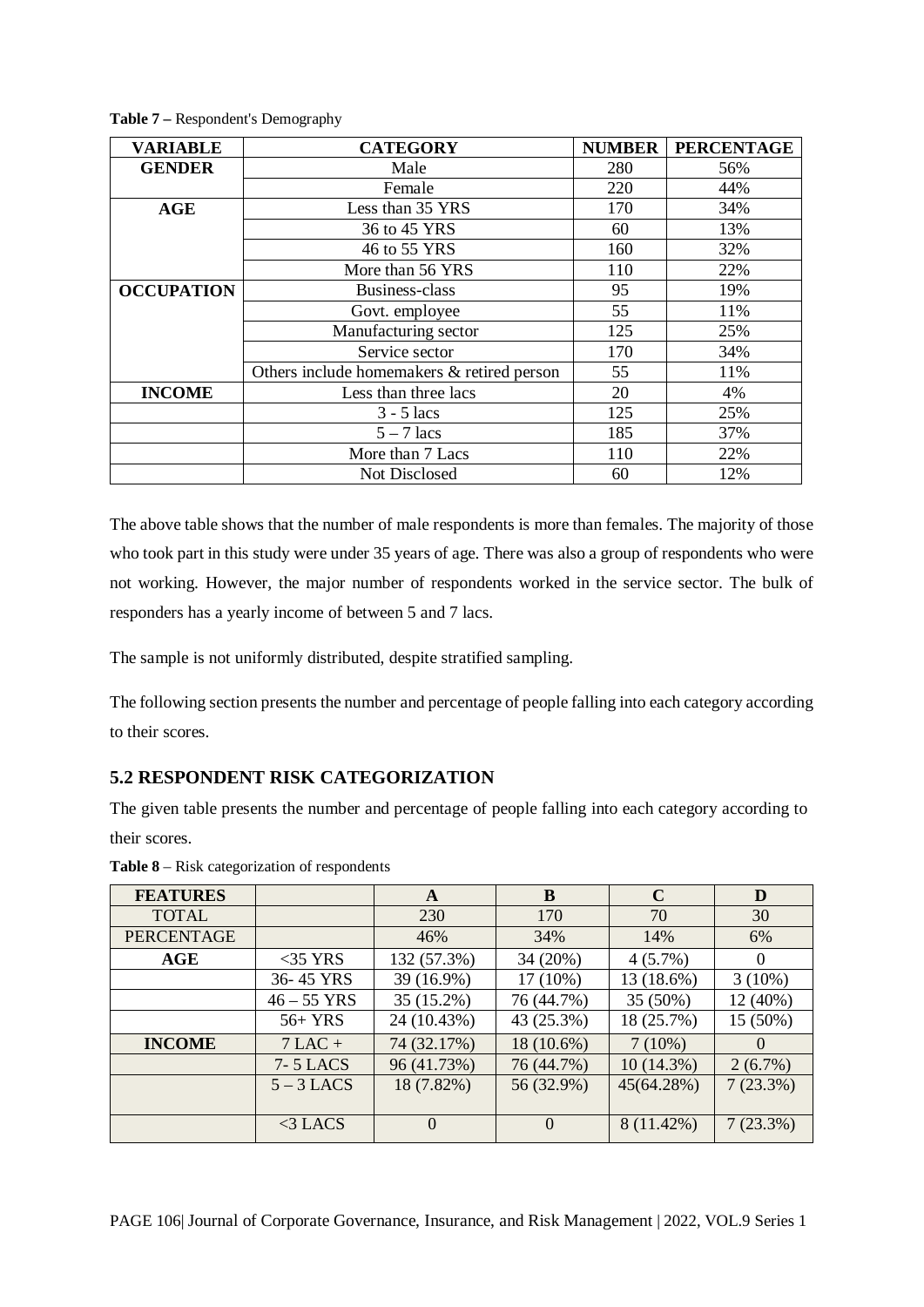|               | Income not<br>disclosed | 42 (18.26%) | $20(11.8\%)$ |            | 14<br>$(46.7\%)$ |
|---------------|-------------------------|-------------|--------------|------------|------------------|
| <b>HABITS</b> | <b>NONE</b>             | 60(26.09%)  | 53(31.18%)   | 3(4.28%)   |                  |
|               | MILD 1                  | 94 (40.87%) | 73(42.94%)   | 18(25.72%) | 15 (50%)         |
|               | MILD <sub>2</sub>       | 53 (23.04%) | 20(11.76%)   | 20(28.57%) | $9(30\%)$        |
|               | <b>HEAVY 1</b>          | $23(10\%)$  | 24(14.12%)   | 29(41.43%) | 6(20%)           |

The next presents the correlation between factors to test the hypothesis.

### **5.3 FINDING AND RESULTS**

The given section presents the correlation between factors.

| <b>FACTOR</b>         |                                   | Calculation of CORRELATION to test the hypothesis |
|-----------------------|-----------------------------------|---------------------------------------------------|
| AGE                   | Less than 35                      | 0.88                                              |
|                       | 36 to 45                          | 0.95                                              |
|                       | 46 to 55                          | 0.51                                              |
|                       | Above 56                          | 0.55                                              |
| <b>INCOME</b>         | More than 7 lacs                  | 0.88                                              |
| $(in \, \text{lacs})$ | $7 \text{ lacs} - 5 \text{ lacs}$ | 0.99                                              |
|                       | $5 \text{ lacs} - 3 \text{ lacs}$ | 0.24                                              |
|                       | Less than 3 lacs                  | $-0.95$                                           |
| <b>HABITS</b>         | None                              | 0.98                                              |
|                       | mild 1                            | 0.99                                              |
|                       | mild 2                            | 0.86                                              |
|                       | heavy 1                           | 0.38                                              |

In the majority of factors, the result shows a very positive correlation. Thus, the hypothesis is accepted.

#### **5.4 DISCUSSION**

Based on the above data, the positive correlation between the independent variable and dependent variable taken in the study, it can be said that the hypothesis is accepted. Thus, this study suggests that life insurance companies should consider all the variables, such as age, income, occupation, and others, to reduce the insurance risk while selecting a suitable pool of candidates. Furthermore, adopting a framework to categorize the individuals into risk classes for providing insurance will reduce the company's loss in terms of reduced claim settlement.

#### **6. CONCLUSION**

The business of an organization in insurance is to reduce the risk associated with an individual's life. If the insurance company is liable to pay a claim to an individual who has not paid an equivalent premium for the policy, it is a loss for the business. Pooling of insured decreases this risk. Thus, corporations should frame and create a pool of high-risk customers. Aggressive selling is one of the marketing

PAGE 107| Journal of Corporate Governance, Insurance, and Risk Management | 2022, VOL.9 Series 1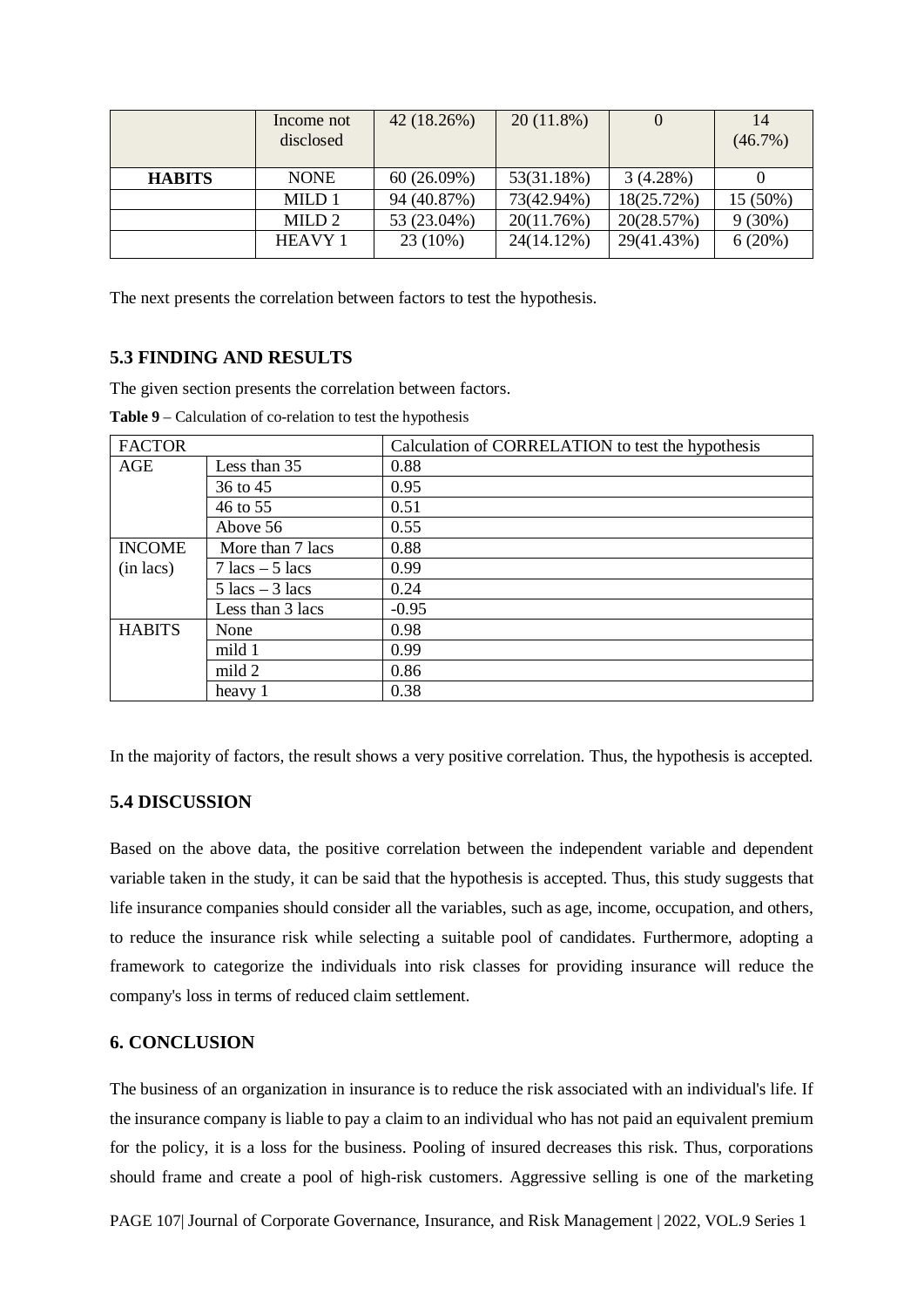methods used in the insurance industry. Therefore a sales agent may choose a hazardous individual as a potential consumer to meet his sales target. For this reason, firms insure against danger. As a result, the company might charge varying premiums from various consumers for the same sum assured. To compute tips, each firm has its calculator. This research merely attempts to understand the likelihood that an insurance organization will choose a dangerous consumer for insurance when the number of the less risky prospective consumers is more. It is also known as a company's opportunity cost. The framework suggested in this paper will help life insurance companies to mitigate the risk.

#### **7. SCOPE OF FUTURE RESEARCH**

Several factors determine the risk to which an individual is exposed. The COVID-19 outbreak has given a new challenge to life insurance industries concerning risk management. Thus, the risk environment changes rapidly, and risk other than financial risk to the insurance business increases. Therefore, it is significant for life insurance industries to determine the risk factors that the market expert has not identified. There is future scope of research in identifying the risk to which an individual is exposed. At the same time, the insurance industry is also exposed to risks in providing life insurance to such individuals.

#### **Acknowledgement**

The author has made efforts in this paper. However, it would not have been possible without the kind support and help of respondents and employees of insurance organizations. The author extends sincere thanks to all of them for providing the necessary information regarding the paper and for their support in completing the research paper. The author expresses special gratitude and thanks to industry persons for giving their attention and time.

#### **REFERENCES**

Aarbu, K.O. and Schroyen, F., 2009. Mapping risk aversion in Norway using hypothetical income gambles. NHH Dept. of Economics Discussion Paper, (13).

Abdul-Fatawu, M., Logubayom, A.I. and Abonongo, J., 2019. Determinants of the Demand for Life Insurance in the Northern Region of Ghana. The Journal of Risk Management and Insurance, 23(1), pp.52-69.

Adem, A. and Dağdeviren, M., 2016. A life insurance policy selection via hesitant fuzzy linguistic decision making model. Procedia Computer Science, 102, pp.398-405.

Aguenaou, S., Baijou, A. and Safi-Eddine, H., 2015. Drivers of the demand for life insurance in Morocco: 1982-2010. International Journal of Business, Accounting, & Finance, 9(2).

Alhassan, A.L. and Biekpe, N., 2016. Determinants of life insurance consumption in Africa. Research in International Business and Finance, 37, pp.17-27.

Ando, A. and Modigliani, F., 1963. The" life cycle" hypothesis of saving: Aggregate implications and tests. The American economic review, 53(1), pp.55-84.

Andreeva, T., 2021. Risk management in the insurance company. In Ethics and Sustainability in Accounting and Finance, Volume II (pp. 131-138). Springer, Singapore.

Anyanwu, J.C., 2014. Factors affecting economic growth in Africa: are there any lessons from China?. African Development Review, 26(3), pp.468-493.

Babbel, DF, 1981. Inflation, indexation, and life insurance sales in Brazil. Journal of Risk and Insurance, pp.111-135.

PAGE 108| Journal of Corporate Governance, Insurance, and Risk Management | 2022, VOL.9 Series 1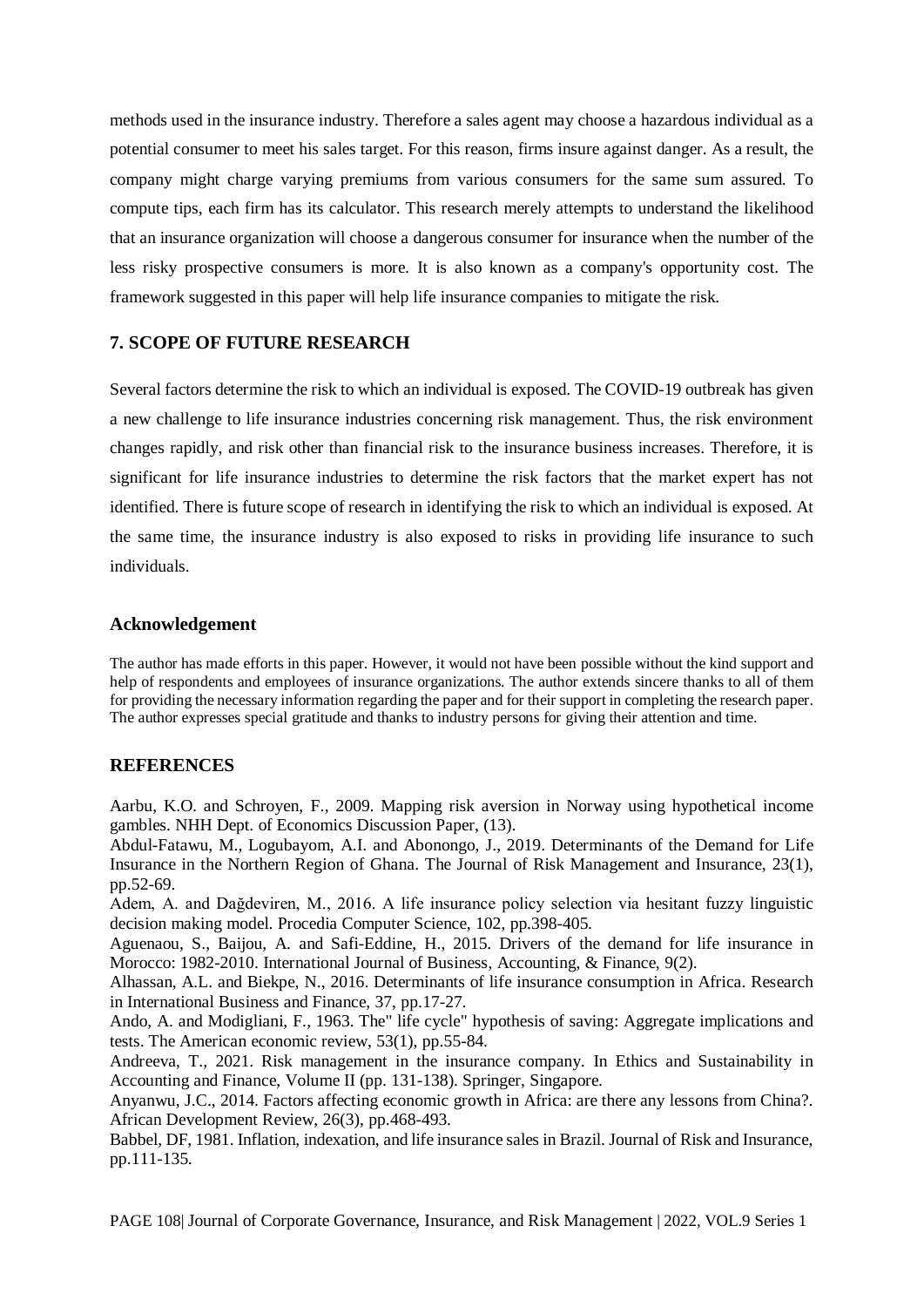Ballotta, L., Eberlein, E., Schmidt, T. and Zeineddine, R., 2021. Fourier based methods for the management of complex life insurance products. Insurance: Mathematics and Economics, 101, pp.320- 341.

Beck, T. and Webb, I., 2003. Economic, demographic, and institutional determinants of life insurance consumption across countries. The world bank economic review, 17(1), pp.51-88.

Beck, T., Levine, R. and Loayza, N., 2000. Finance and the Sources of Growth. Journal of financial economics, 58(1-2), pp.261-300.

Beenstock, M., Dickinson, G. and Khajuria, S., 1986. The determination of life premiums: An international cross-section analysis 1970–1981. Insurance: Mathematics and Economics, 5(4), pp.261- 270.

Bodie, Z. and Merton, R. C., 1998. "Finance". Prentice-Hall, Upper Saddle River, New Jersey: 4.

Bommier, A. and Le Grand, F., 2013. Too risk-averse to purchase insurance? A theoretical glance at the annuity puzzle.

Brokešová, Z., Ondruška, T. and Pastoráková, E., 2014. Life insurance consumption in different life phases. In INTERNATIONAL MULTIDISCIPLINARY SCIENTIFIC CONFERENCES ON SOCIAL SCIENCES AND ARTS SGEM 2014 (pp. 407-414).

Browne, M.J. and Kim, K., 1993. An international analysis of life insurance demand. Journal of Risk and Insurance, pp.616-634.

Chaabane, M., 2002. Towards the universalization of social security: The experience of Tunisia. International Labour Office, Social Security Policy and Development Branch.

Chen, H., MacMinn, R. and Sun, T. 2015. "Multi-population mortality models: A factor copula approach," Insurance: Mathematics and Economics, Elsevier, vol. 63(C), pages 135-146.

Davidoff, T., Brown, J.R. and Diamond, P.A., 2005. Annuities and individual welfare. American Economic Review, 95(5), pp.1573-1590.

Delavallade, C., Dizon, F., Hill, R.V. and Petraud, J.P., 2015. Managing risk with insurance and savings: Experimental evidence for male and female farm managers in the Sahel. World Bank Policy Research Working Paper, (7176).

Denuit, M. and Robert, C.Y., 2021. Risk-sharing under the dominant peer-to-peer property and casualty insurance business models. Risk Management and Insurance Review, 24(2), pp.181-205.

Dragos, S.L., Mare, C., Dragota, I.M., Dragos, C.M. and Muresan, G.M., 2017. The nexus between the demand for life insurance and institutional factors in Europe: new evidence from a panel data approach. Economic research-Ekonomska istraživanja, 30(1), pp.1477-1496.

Ellyne, M. and Cheng, R., 2014. Valuation of Deposit Insurance in South Africa Using an Option‐Based Model. African Development Review, 26(1), pp.148-159.

Esho, N., Kirievsky, A., Ward, D. and Zurbruegg, R., 2004. Law and the determinants of property‐ casualty insurance. Journal of Risk and Insurance, 71(2), pp.265-283.

Flores, E., de Carvalho, J.V.F. and Sampaio, J.O., 2021. Impact of interest rates on the life insurance market development: Cross-country evidence. Research in International Business and Finance, 58, p.101444.

Friedman, M., 1957. Front Matter" A Theory of the Consumption Function". In A Theory of the Consumption Function (pp. 20-0). Princeton University Press.

Geda, A. and Yimer, A., 2016. Capital flight and its determinants: the case of Ethiopia. African Development Review, 28(S1), pp.39-49.

Goldsmith, A., 1983. Household life cycle protection: Human capital versus life insurance. Journal of Risk and Insurance, pp.473-486.

Gordon, A., 1999. Classification, Chapman & Hall. CRC, London.

Greenacre, Michael J., 1993. Correspondence Analysis in Practice. Academic Press, London

Gujarati, D.N., Porter, D.C. and Gunasekar, S., 2012. Basic econometrics. Tata McGraw-hill education. Hamidoğlu, A., 2021. A novel one target game model in the life insurance market. International Journal of Management Science and Engineering Management, 16(3), pp. 221-228.

Hsieh, M.H., Tsai, C.J. and Wang, J.L., 2021. Mortality risk management under the factor copula framework—With applications to insurance policy pools. North American Actuarial Journal, 25(sup1), pp.S119-S131.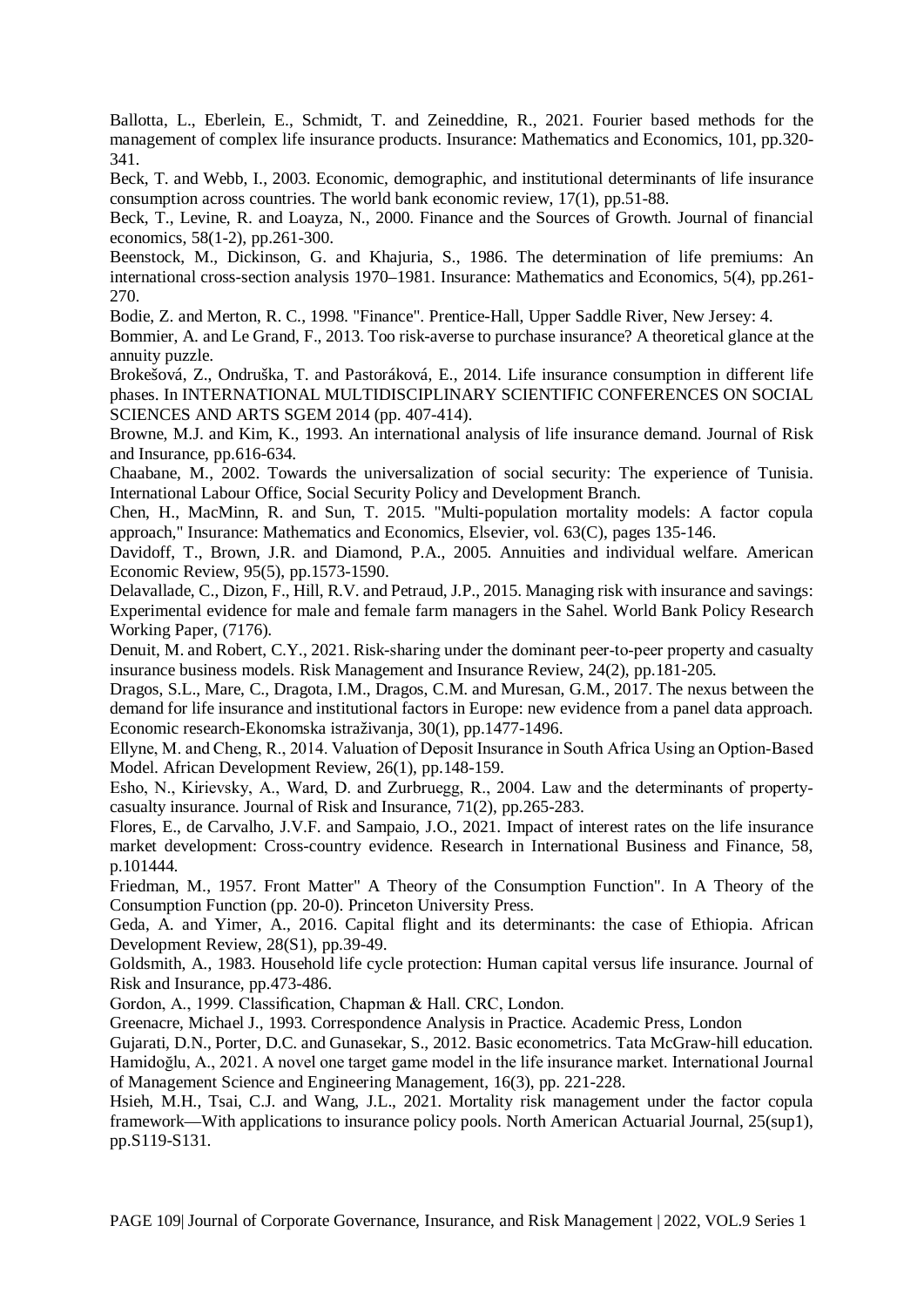Islam, M.R., Liu, S., Biddle, R., Razzak, I., Wang, X., Tilocca, P. and Xu, G., 2021. Discovering dynamic adverse behaviour of policyholders in the life insurance industry. Technological Forecasting and Social Change, 163, p.120486.

Kurdyś-Kujawska, A. and Sompolska-Rzechuła, A., 2019. Determinants of demand for life insurance: The example of farmers from north-west Poland. Prace Naukowe Uniwersytetu Ekonomicznego we Wrocławiu, 63(7), pp.71-81.

Lenten, L.J. and Rulli, D.N., 2006. A time-series analysis of the demand for life insurance companies in Australia: an unobserved components approach. Australian Journal of Management, 31(1), pp. 41- 66.

Lewis, F.D., 1989. Dependents and the demand for life insurance. The American economic review, 79(3), pp. 452-467.

Li, D., Moshirian, F., Nguyen, P. and Wee, T., 2007. The demand for life insurance in OECD countries. Journal of Risk and Insurance, 74(3), pp.637-652.

Liebenberg, A.P., Carson, J.M. and Dumm, R.E., 2012. A dynamic analysis of the demand for life insurance. Journal of Risk and Insurance, 79(3), pp.619-644.

Luciano, E., Outreville, J.F. and Rossi, M., 2015. Life insurance demand: evidence from Italian households; a micro-economic view and gender issue.

Machowska-Szewczyk, Małgorzata, and Agnieszka Sompolska-Rzechuła, 2012. Multidimensional analysis of the survey result compatibility. The Polish Statistician 4(611): 1-16.

Mahdzan, S. and Diacon, S., 2008. Protection insurance and financial well-being. In A Report for the Financial Services Research Forum.

Milewska, A.J., Jankowska, D., Górska, U., Milewski, R. and Wołczyński, S., 2012. Graphical representation of the relationships between qualitative variables concerning the process of hospitalization in the gynaecological ward using correspondence analysis. Studies in Logic, Grammar and Rhetoric. Logical, Statistical and Computer Methods in Medicine, 29(42), pp.7-25.

Millo, G. and Carmeci, G., 2015. A subregional panel data analysis of life insurance consumption in Italy. Journal of Risk and Insurance, 82(2), pp.317-340.

Mitra, A., 2017. Influencers of Life Insurance Investments--Empirical Evidence from Europe. Australasian Accounting Business & Finance Journal, 11(3).

Nguyen, M.T., 2021. Portfolios of social protection, labour mobility and the rise of life insurance in rural Central Vietnam. Development and Change, 52(2), pp.316-339.

Odhiambo, NM, 2009. Interest rate liberalization and economic growth in Zambia: A dynamic linkage. African Development Review, 21(3), pp.541-557.

Olayungbo, D.O., 2015. Insurance and Economic Growth Nexus in Nigeria: Asymmetric Non‐Linear Relationship under Heterogeneous Agents. African Development Review, 27(3), pp.248-261.

Olszewska, A.M., 2015. The application of the correspondence analysis for the study of the relations between quality management and innovation in the enterprises. Research Papers of Wrocław University of Economics, 385(25), pp.187-194.

Peter, R., 2017. Optimal self-protection in two periods: On the role of endogenous saving. Journal of Economic Behavior & Organization, 137, pp.19-36.

Ruß, J. and Schelling, S., 2021. Return smoothing in life insurance from a client perspective. Insurance: Mathematics and Economics, 101, pp.91-106.

Salem, S.B. and Naouali, S., 2015. Reducing the multidimensionality of OLAP cubes with Genetic Algorithms and Multiple Correspondence Analysis. Procedia Computer Science, 73, pp.452-459.

Sanjeewa, W.S., Hongbing, O. and Hashmi, S.H., 2019. Determinants of life insurance consumption in emerging insurance markets of South-Asia. International Journal of Information, Business and Management, 11(4), pp.109-129.

Šatrović, E., 2018. Determinants of life insurance demand: multivariate analysis. Zbornik radova-Sarajevo Business and Economics Review (SBER), (36), pp.7-25.

Sen, S. and Madheswaran, S., 2013. Regional determinants of life insurance consumption: evidence from selected A Asian economies. Asian‐Pacific Economic Literature, 27(2), pp.86-103.

Showers, V.E. and Shotick, J.A., 1994. The effects of household characteristics on demand for insurance: A Tobit analysis. Journal of Risk and Insurance, pp.492-502.